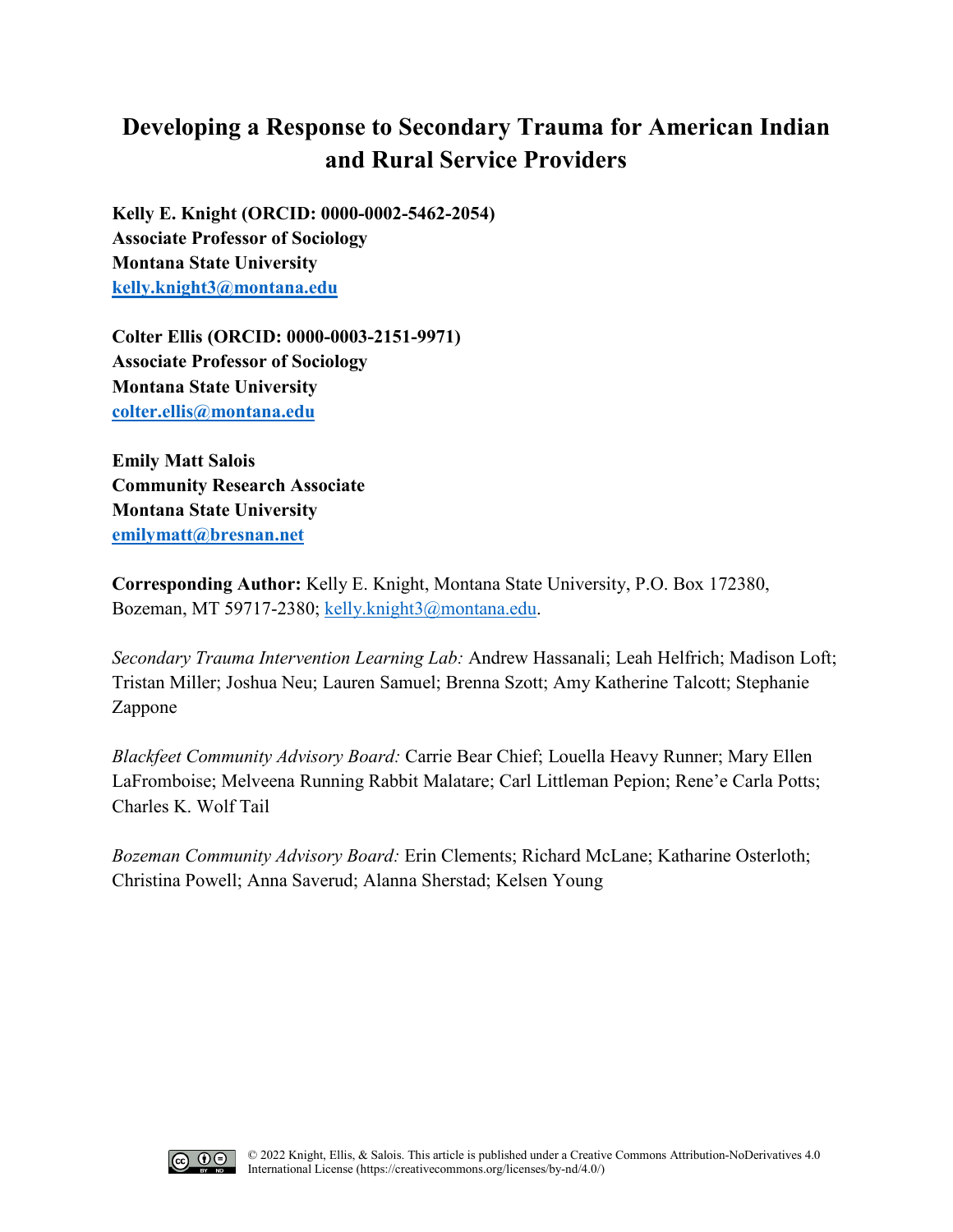# **Abstract**

How can victim service providers, the organizations they work for, and the communities they serve help respond to the issue of occupation-based secondary trauma? Over the last few years, federal agencies in the United States have spent millions in research and programming to answer this important scientific and policy question. The current study builds on this work by describing and evaluating a community-based participatory research project focused on finding manageable, effective, sustainable, and ethical ways to respond to occupation-based secondary trauma in two separate communities: a rural American Indian community, Blackfeet Tribal Nation, and a predominantly white county in Montana, Gallatin County, United States. Findings from evaluation questionnaires (*n*=178; 80.10% women; 64.60% American Indian; 29.14% White) representing a wide range of occupations document that: (1) the implementation of the project was successful; (2) toolkits created for the project were useful to both individual participants and organizations; (3) training outcomes improved significantly; and (4) findings were consistent across the two different community contexts. Contributions, lessons learned, and future directions are discussed.

**Keywords:** occupation-based secondary trauma; victim service providers; community-based participatory research; rural; American Indian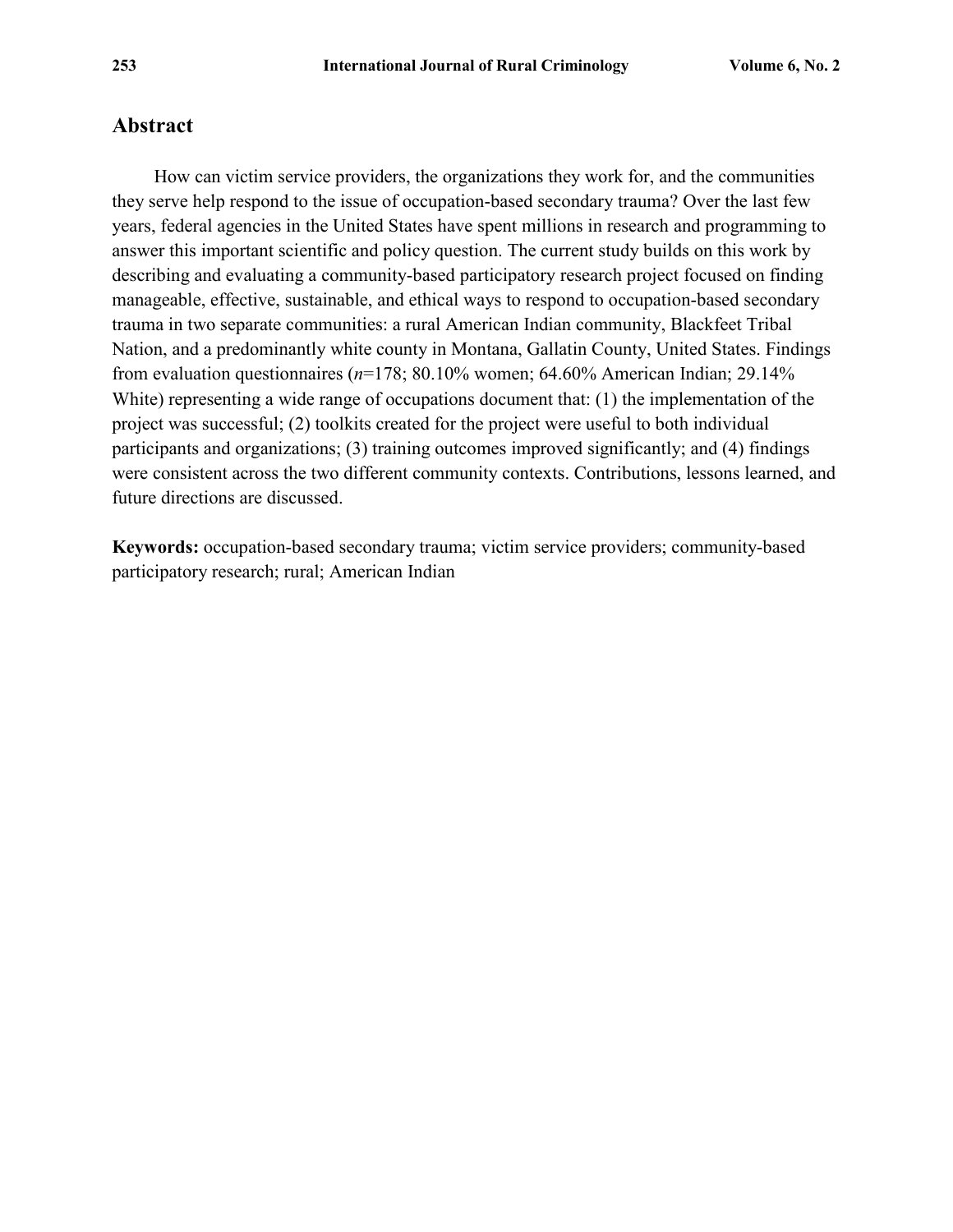# **Introduction**

How can victim service providers, the organizations they work for, and the communities they serve respond to the issue of occupation-based secondary trauma? This is an important scientific and policy question that is finally receiving national attention. Federal organizations in the United States like the Office for Victims of Crime (2019), the National Institute of Justice (2019), and the National Institutes for Health (2019) are spending millions of dollars to fund research and programming. This trend is significant because victims have long depended on providers of all types (e.g., child protective service workers, sexual and domestic violence advocates, law enforcement officers, attorneys and court personnel, mental and physical healthcare providers, religious clergy) to help them find safety, access resources, seek justice, and manage what can be an arduous healing process. This work is critical to survivors but often has serious and untold consequences for the well-being of those who work to help them.

A growing body of research has begun to theorize the process through which victim service provision leads to secondary trauma (Ellis & Knight, 2018; Newell et al., 2016) and document the consequent mental and physical health issues among providers (Baum, 2016; Elwood et al., 2011; Knight et al., 2018; Sabin-Farrell & Turpin, 2003), as well as problems that can result in the workplace – including low morale and job satisfaction, high turnover, poor leadership, increased operating costs, and poor service provision (Faller et al., 2010; Merchant & Whiting, 2015; Mor Barak et al., 2001; Powell & York, 1992; Ullman & Townsend, 2007; Wood et al., 2019). A related body of literature is attempting to offer solutions (Bober & Regehr, 2006; Sansbury et al., 2015; Vilardage et al., 2011), but methodologically rigorous interventions are virtually nonexistent (Bercier & Maynard, 2015). As a result, providers and the organizations they work for are often at a loss as to how to prevent and address issues related to occupationbased secondary trauma.

The current study seeks to tend to these gaps in research and practice. We begin by describing a 'community-based participatory research' (CBPR) project (Wallerstein & Duran, 2006) focused on finding manageable, effective, sustainable, and ethical ways to respond (Holkup et al., 2014) to occupation-based secondary trauma in two separate communities: a rural American Indian community, Blackfeet Tribal Nation<sup>1</sup>; and a predominantly white county, Gallatin County, Montana, United States. We then document the success of the project by analyzing data from training evaluation questionnaires. Last, we outline lessons learned and future research directions that will ultimately lead to a rigorously tested intervention adaptable in other communities.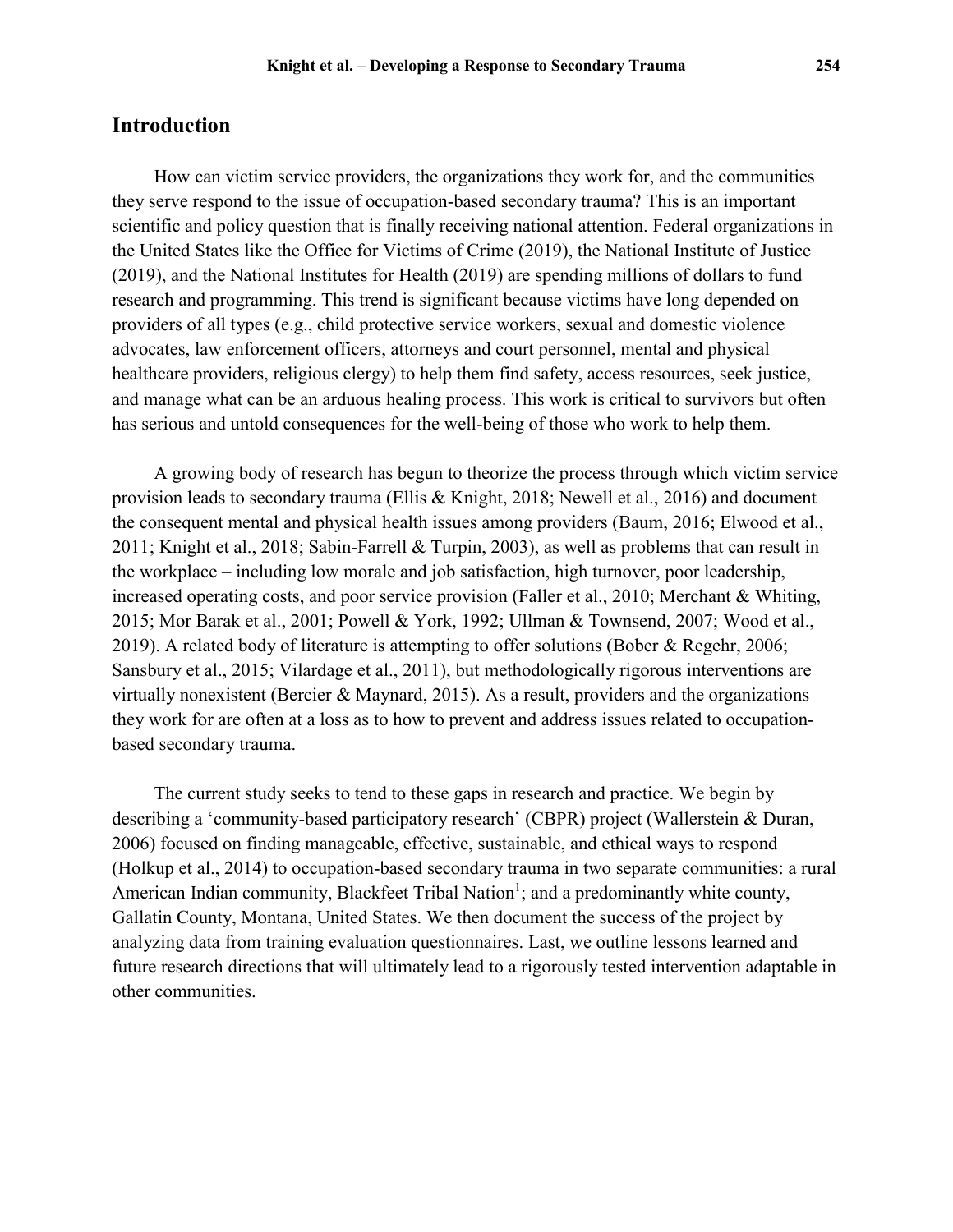# **Project background**

This CBPR project unfolded in five stages (see Figure 1). First, a needs assessment was conducted that illustrated the prevalence of occupation-based secondary trauma and a lack of awareness and education on the issue (Ellis & Knight, 2021). Second, two community advisory boards (CABs) were formed, one in each community, to help develop and organize a response. Third, individualized toolkits were created (Clements et al., 2018; Bear Chief et al., 2018). Fourth, trainings were hosted to disseminate the toolkits and encourage participating organizations to implement the tools presented in the toolkits. Fifth, the impact of the project was evaluated. Each stage is described below.



**Figure 1: Stages of CBPR Project**

## *Needs assessment*

Occupation-based secondary trauma, defined as the trauma that results from repeated empathetic engagement with traumatized individuals or traumatic material in the workplace (Ellis & Knight, 2021), was not the initial focus of this study. The original project, initiated by two of the co-authors, both white academics, began as a statewide victim needs assessment that involved interviewing providers, broadly defined to include a wide range of occupations. The goal was to identify key victimization issues not evident in official statistics due to high rates of underreporting (Langton et al., 2012), especially in rural areas (DeKeseredy & Schwartz, 2009). The intention was to develop a long-term research agenda to help inform policy and improve service provision in Montana. During data collection, however, respondents repeatedly emphasized stories related to the difficulties of working with traumatized populations. This theme appeared to cut across participants from community-based nonprofits and government organizations, male- and female-dominated professions, American Indian and predominantly white communities, and volunteer and professional staff (Ellis & Knight, 2021). As a result of these findings, the primary objective of the research shifted and a new question emerged: How can victim services in Montana be improved by first recognizing and then addressing the toll this work takes on providers themselves?

# *Community Advisory Boards (CABs)*

Using a CBPR approach, two separate CABs were organized, one in each community. The boards were designed to represent local leaders (most in supervisory positions) in a wide array of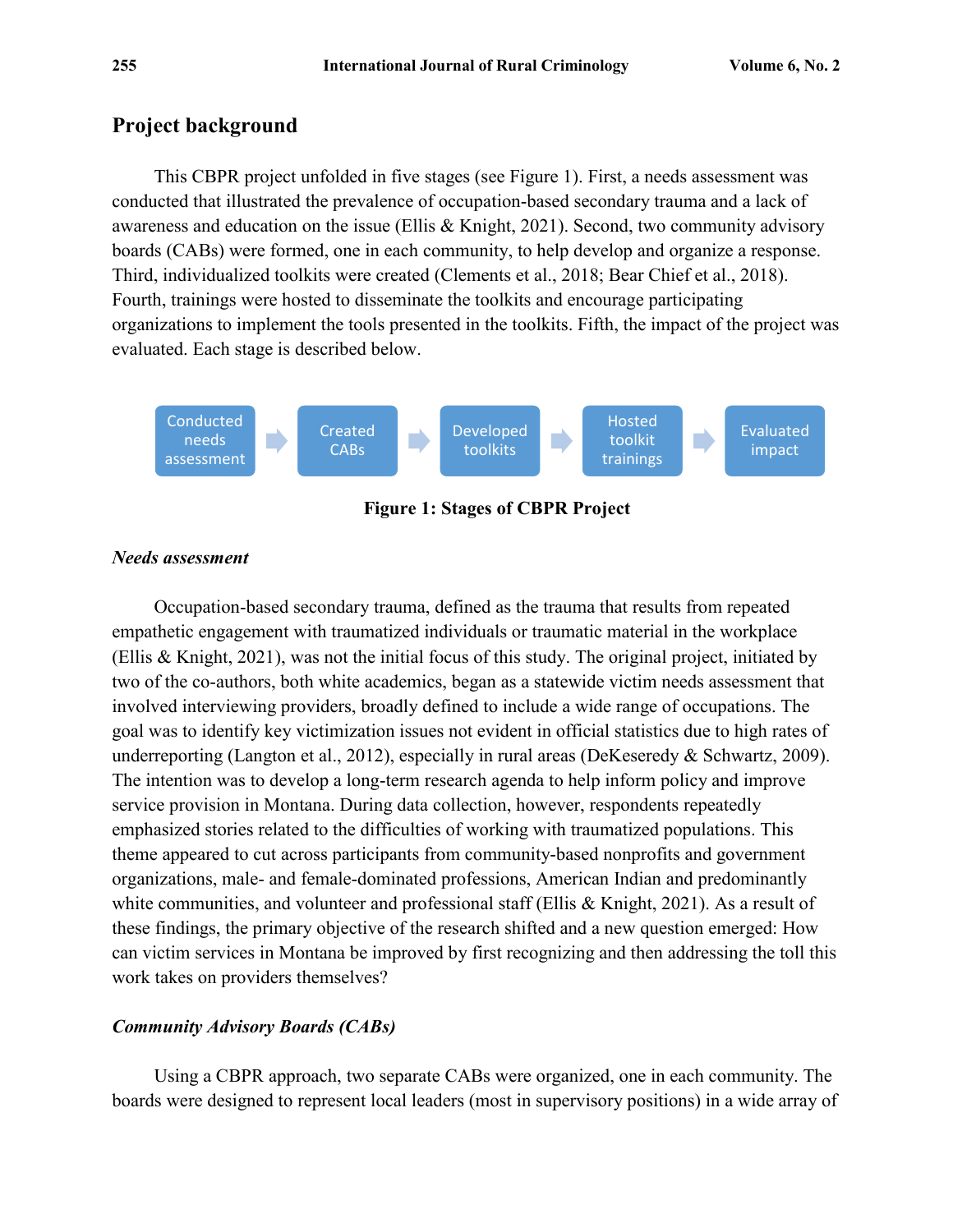many of whom became involved with the project through the process of conducting the needs assessment. A recruitment dinner was hosted in each community to explain the project and solicit participation on the board. Only one employee per organization was invited to join. Each CAB met for two hours or longer, approximately once a month, over the course of two years. At the beginning of each meeting, a blessing was offered (for the CAB in the Blackfeet Tribal Nation only), a modest meal was served, and an agenda was distributed. At the end of each meeting, board members received a cash honorarium of US\$80 for their attendance. In total, 44 CAB meetings were hosted.

Initially, the boards spent these meetings learning from one another by discussing the issues they face in their respective organizations and offering emotional support. As the project progressed, various tools that might be helpful in addressing occupation-based secondary trauma at the individual and organizational levels were brainstormed. These tools included, for example, meditation training, debriefing skills, and personality assessment. Eventually, experts were invited to attend meetings to discuss and train CAB members in specific tools. At the end of these meetings, board members completed simple evaluation forms to assess the tool's usefulness, recommend changes, and determine (using a scale ranging from 1 to 10) the extent to which the tool should be included in the toolkits being developed. Toward the end of the project, the CAB meetings were used to solicit feedback on the written chapters of the toolkits and their design, as well as plan the trainings at which the toolkits would be distributed. Overall, the boards: (1) were well balanced, representing a wide range of service organizations; (2) received training on trauma and related tools; (3) offered social support to fellow CAB members, many of whom felt socially isolated given the hierarchal nature of their positions; and (4) helped create an equitable and mutually beneficial partnership with the researchers and service organizations in their respective communities. The Blackfeet Tribal Nation's CAB, for example, was created and facilitated with the ongoing guidance of a respected community member and elder.

## *Toolkits for responding to secondary trauma*

The two toolkits, coauthored with CAB members (Clements et al., 2018; Bear Chief et al., 2018), were tailored to each community. For instance, the cover of the toolkit for the Blackfeet Tribal Nation is a photograph of a mountain, sacred to the Tribe, and the title is in the Tribe's language. Likewise, the beginning of each toolkit includes lengthy acknowledgments and biographies of CAB members to honor the hard work and dedication of all involved. A personalized introduction grounds the project within the larger community context and includes the story of how the project began, with a plea to join a larger movement to build awareness and educate others on issues related to secondary trauma. The introduction also presents an outline of the toolkit's chapters, which are divided into three sections: awareness, self-care, and organizational response. Each chapter begins with a quote from a CAB member to help readers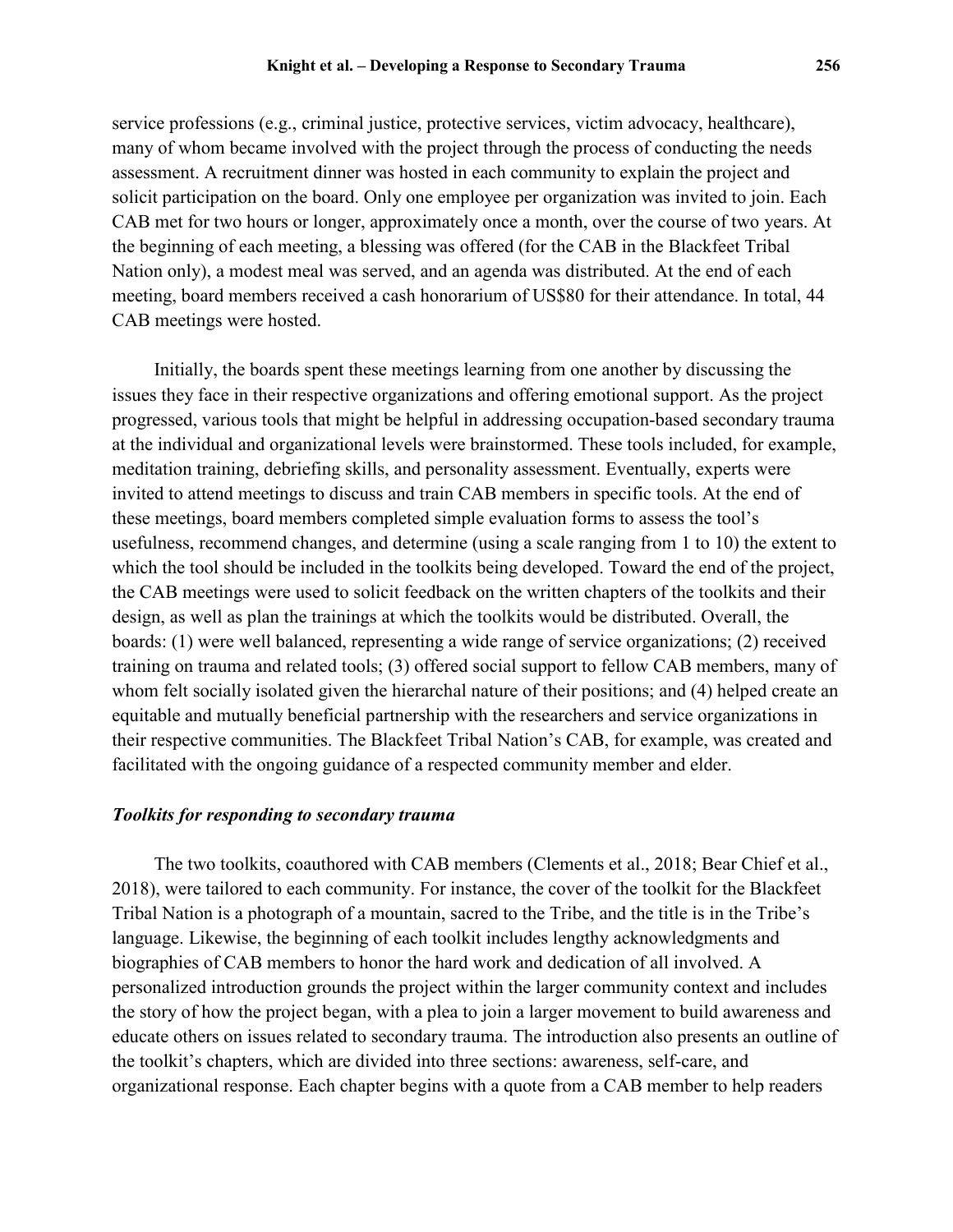identify with local leaders in their fields. To increase accessibility, chapters are concise and can stand alone, self-published hard copies of the toolkits are pocket-sized, and PDFs are made freely available.

*Section I: Awareness*. This section was designed to educate readers on the topic of secondary trauma. The three tools in this section explain the different types of trauma, the physical and emotional consequences of secondary trauma, and the factors that put individuals most at risk of suffering its effects. The first chapter, titled "Understanding the different forms of trauma", serves as an introduction to the topic of trauma as a whole. It begins by defining two types of trauma – primary trauma and historical trauma – before providing a definition of secondary trauma and explaining how all three can interact. It then lists the professions that put a person at risk of secondary trauma, outlines key concepts, and dispels several myths.

The second chapter, "Recognizing the consequences of secondary trauma", identifies the physical and psychological symptoms of secondary trauma (van Dernoot Lipsky, 2009). This chapter also breaks down the consequences of secondary trauma into three categories – individual, interpersonal and organizational – emphasizing how its effects can ripple through the different strata of a person's life. It notes how geographical and historical factors can also exacerbate secondary trauma.

The third chapter, "Weighing risk factors and resiliency", explains the factors that put a person most at risk of suffering from secondary trauma, such as a personal history of primary or historical trauma (Brokenleg, 2012; Brave Heart et al., 2011). It also touches on the importance of cultivating resiliency.

*Section II: Self-care.* This section consists of tools to help mitigate the effects of secondary trauma and increase resilience. These tools focus on the importance of self-assessment, cultivating mindfulness, and recognizing how trauma imprints on the body as well as the mind. The first chapter of this section, titled "Assessing for secondary trauma", is designed to help providers recognize the degree to which, if any, they are exhibiting symptoms of secondary trauma. It includes several questions that can help them increase their awareness, as well as professional questionnaires and scales that can be accessed online (e.g., Bride, 2007). The chapter also offers tips for supervisors and managers on how they might implement these resources at an organizational level.

The next chapter, "Cultivating mindfulness", introduces the concept of mindfulness and explains how cultivating a practice can allow readers to find quiet in an otherwise stressful day, notice and slow down their racing thoughts, and tend to the negative emotional consequences of their work (Boyd et al., 2017). It also includes a simple "mindfulness of breathing" exercise designed by a retired surgeon and meditation teacher who trained the CABs. The last chapter of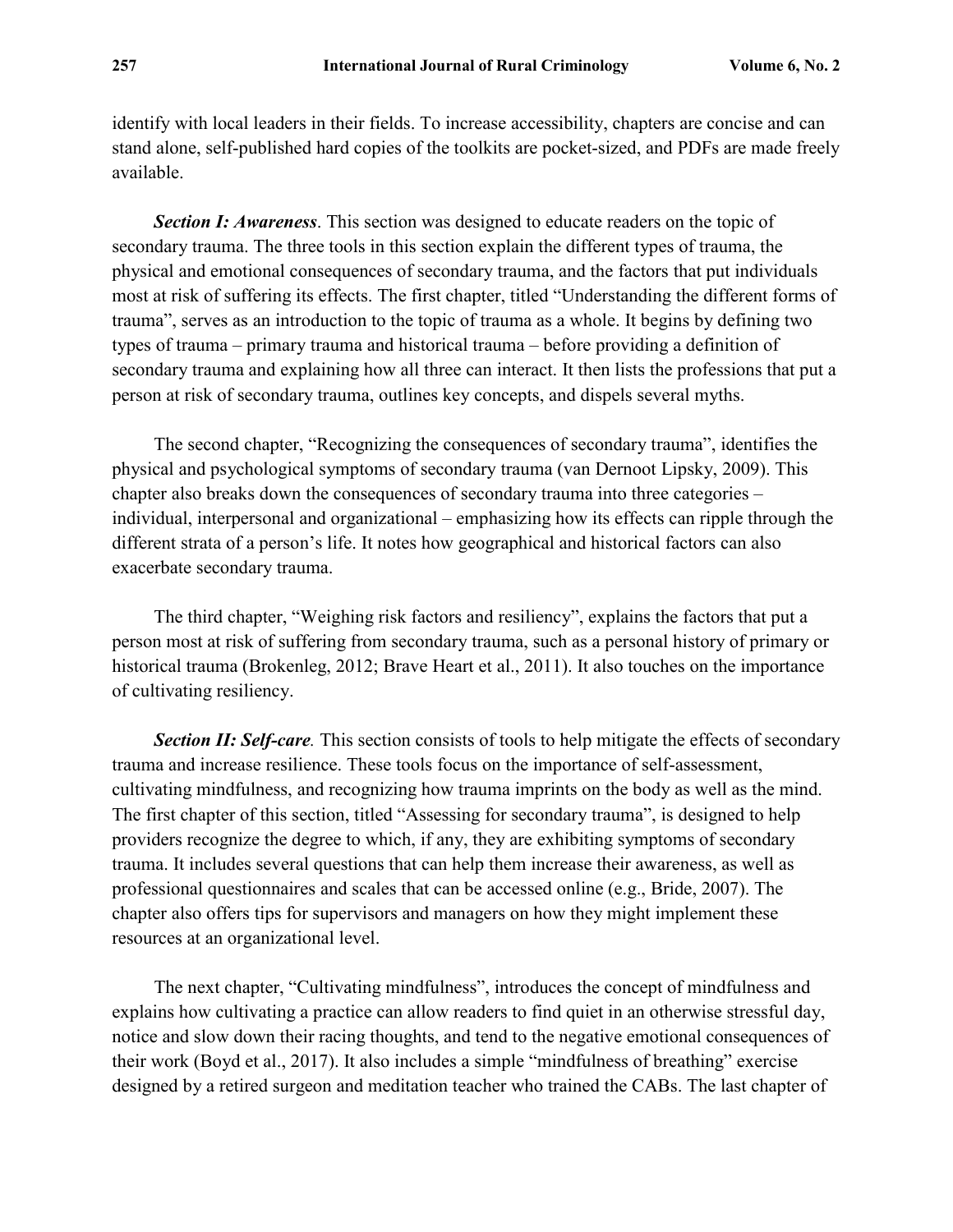this section, "Retraining the nervous system", is based on the neurophysiology of trauma (Payne et al., 2015) and the principles of Somatic Experiencing Trauma Resolution (sometimes called SE for short; Levine, 2010). The chapter was coauthored by a member of academic staff at the Somatic Experiencing Trauma Institute who also worked with the CABs. In this chapter, a description of the principles of SE are provided and then several exercises are listed that readers can use to tune in to their body's response to trauma and help regulate their nervous systems. Section II of the toolkit for the Blackfeet Tribal Nation includes an additional chapter developed by their CAB that stresses the importance of traditional methods of self-care and healing.

*Section III: Organizational Response.* This section contains tools that organizational leaders can adopt to improve the work environment and that providers can use to effect change in their organizations, including holding better meetings, learning better ways to debrief, and proposing more meaningful ways to interact with coworkers. The first chapter of this section, titled "Running better meetings", recognizes the ubiquity of meetings in most workplaces and discusses how they can be detrimental to those in high-stress professions. In earlier research, for example, providers have noted how meetings at the workplace can easily devolve into opportunities for coworkers to lash out at one another, blurt out the details of their most disturbing cases, or engage in games of one-upmanship over whose workload is the heaviest (Ellis & Knight, 2021). With this in mind, the chapter offers ten tips for holding meetings that are more mindful and less traumatizing.

The next chapter, "Implementing low-impact debriefing", discusses the practice of debriefing, a common procedure in victim service professions, wherein a worker who has been involved in a particularly traumatic case or incident speaks with someone (ideally a supervisor or mental health professional) about their experience. For many providers, however – particularly those in rural areas or at small and underfunded organizations – there is no formal process for debriefing. This often leads to "sliming", which occurs when a person dumps all of the gruesome details of a case or event on to a coworker, friend, or family member without that person's consent. Though this may result in relief on the part of the person sharing, it has the potential to shock, upset, and dysregulate the listener. This chapter introduces the rules of "low-impact debriefing", a method pioneered by Mathieu (2012) that can decrease the risk of traumatizing the listener.

The final chapter of the book, "Connecting with others", emphasizes the power of connecting with colleagues and talking openly about secondary trauma. Creating widespread awareness and normalizing secondary trauma as an occupational hazard are critical to ensuring that organizations begin treating it as the serious health issue that it is. This chapter also stresses that recognizing and addressing secondary trauma as an occupational hazard requires commitment and accountability on the part of employers. Investment in organizational processes designed to respond to and prevent the ill effects of secondary trauma is essential.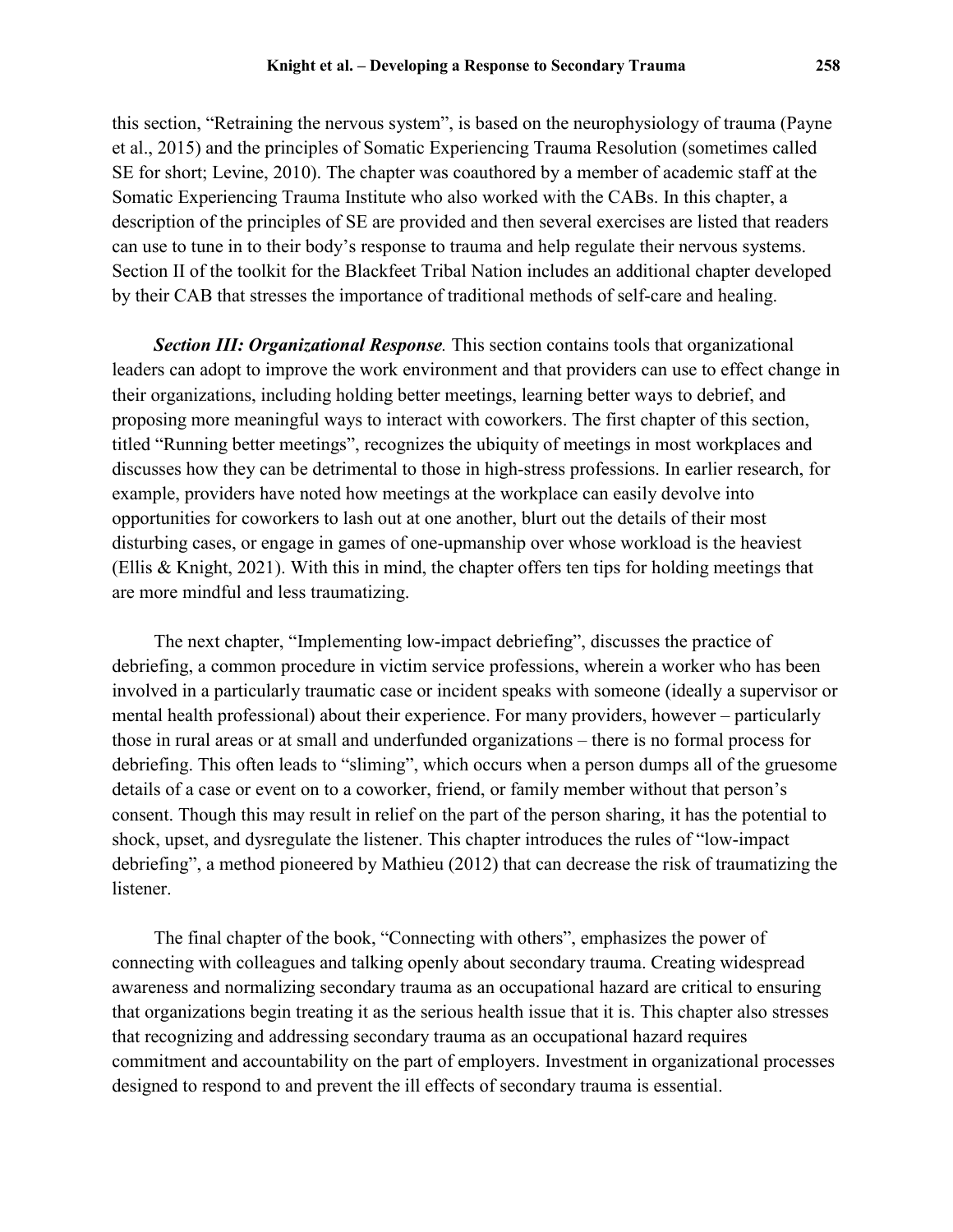## **Trainings**

Each CAB helped organize daylong training retreats to disseminate the toolkits and, using a train-the-trainer approach, encourage their implementation in local organizations. Flyers advertised the event, and online registration was made available. Trainings were held offsite (i.e., not at the participants' workplaces). Packets were distributed to participants and included an agenda for the day, a copy of the toolkit, an evaluation questionnaire, and raffle tickets for gift cards drawn for at the end of each break. Content-based multiple-choice questions were printed on raffle tickets to boost engagement with the toolkit.

Each training opened with an introduction to the project and an overview of the toolkit. At the first two trainings – one in Gallatin County, the other in the Blackfeet Tribal Nation (both of which were grant-funded) – three guest speakers elaborated on the content in the toolkit and led related experiential activities (e.g., mindfulness of breath exercises). For the initial training with the Blackfeet Tribal Nation participants, American Indian speakers were invited and the day included drumming, singing, and prayer. Two of the co-authors, both academics, served as the only speakers for the last two trainings, which also took place in the Blackfeet Tribal Nation. Lunch and refreshments were provided. The day closed by collecting the evaluation questionnaires.

## **The current study**

The primary goal of the project was to organize CABs, produce toolkits, and host trainings to encourage organizational response to the issue of occupation-based secondary trauma. While not the focus of this manuscript, qualitative findings from post-training focus groups suggest that the process was largely successful. The project has garnered widespread support, receiving numerous requests, both locally and internationally, for additional trainings and hard copies of the toolkits (e.g., the toolkit has been disseminated in Australia by a state agency and is currently being translated into German).

An important objective of the current study, however, is to document, quantitatively, the extent to which the project was successful as assessed by training participants. To that end, we analyze data from evaluation questionnaires to answer the following four research questions: (1) Was the implementation of the project successful? (2) Were the tools in the toolkit useful to individuals and organizations? (3) Did outcomes change as a result of participation in the training? And (4), were there differences across community-level contexts?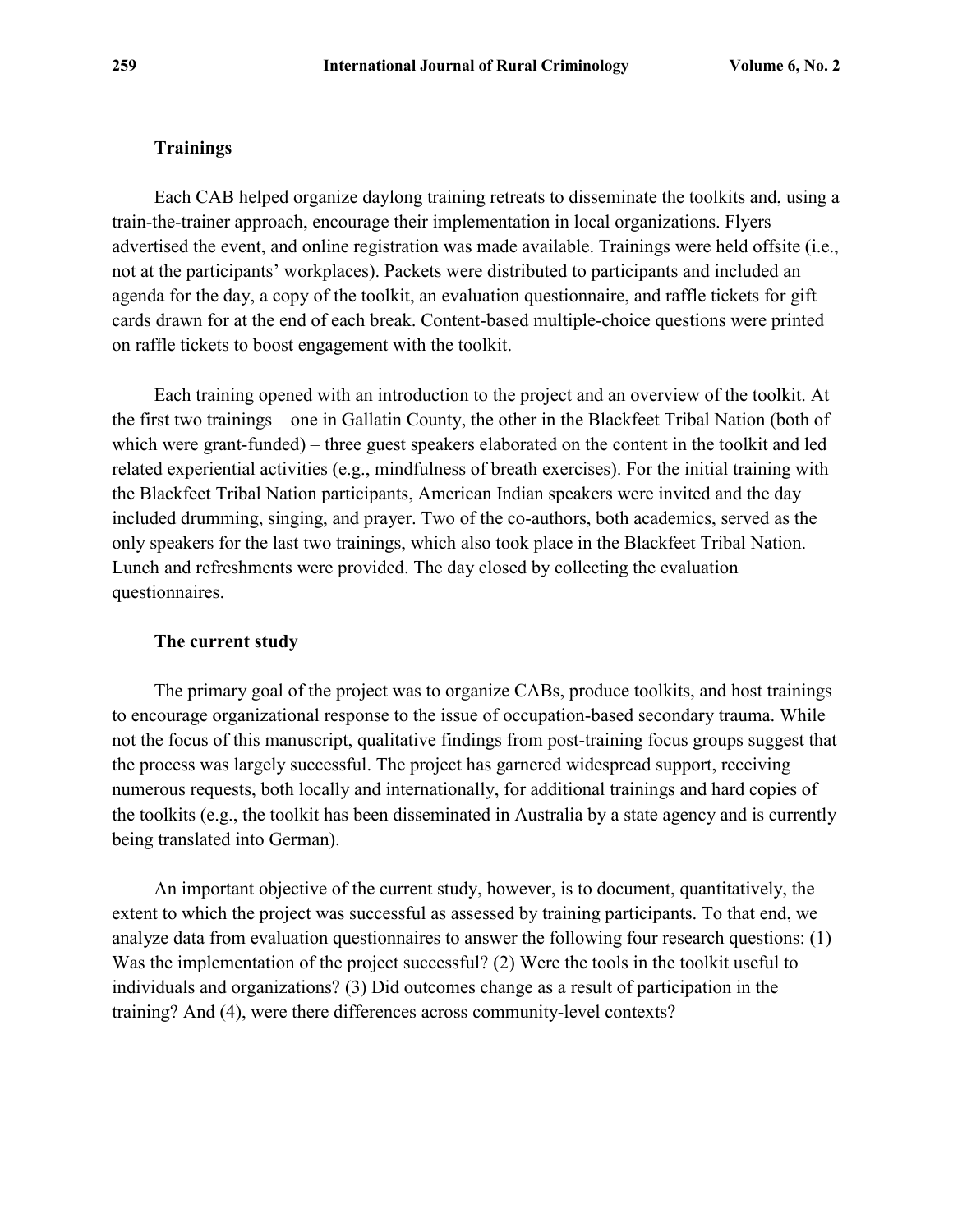# **Method**

## **Data**

Anonymous evaluation questionnaires (*n*=178) were collected from four trainings (described above) held in rural Montana: three in the Blackfeet Tribal Nation and one in Gallatin County. The questionnaires were vetted, revised, and ultimately approved by each CAB. They were designed to be short and straightforward, which was especially important in the Blackfeet Tribal Nation given the understandable mistrust of white academics conducting research in a tribal context (Henry et al., 2017). At the beginning of each training, participants received a packet that included the questionnaires. At the end of the trainings, participants were given time to anonymously complete them. Institutional review boards (IRBs) for both the Blackfeet Tribal Nation and Montana State University approved all study procedures. In addition, all subsequent publications are approved by both CABs and the Blackfeet Tribal Nation's IRB.

#### **Participants**

Training participants were recruited by CAB members. Specifically, flyers advertising the events were distributed to employees at the CAB members' organizations and to other organizations they thought would be interested in participating. Across all four trainings, a wide range of service-providing occupations were represented, including: administrative or support staff (12.87%), administrators (18.13%), advocates (2.92%), clergy (1.17%), court personnel  $(2.92\%)$ , educators  $(6.43\%)$ , police officers  $(1.75\%)$ , mental healthcare providers  $(10.53\%)$ , nurses (4.09%), and social workers (29.24%), as well as miscellaneous classifications listed under an "other" category (e.g., volunteers and students; 9.94%). The number of months participants were employed in their positions ranged from 0.50 to 696 months (*M*=81.00; *SD*=104.65).

For the entire sample, participants ranged in age from 19 to 82 (*M*=48.94, *SD*=14.42), consisted predominantly of women (80.10%), and were largely American Indian (64.60%) or white (29.14%). The majority were college educated (25.70% associate degrees, 37.10% bachelor degrees, and 25.10% graduate or professional degree) and married or living with a partner (46.90% and 10.90%, respectively). The median household income category was \$30,000 to \$39,999. The number of months participants lived in the area where the training was hosted ranged from 0.00 (i.e., less than 1 month) to 984 (*M*=418.39, *SD*=259.98).

Demographic characteristics are described in Table 1 (and disaggregated data of each training are available in supplemental tables upon request). As expected, there were significant demographic differences across trainings. Compared to the three trainings held in the Blackfeet Tribal Nation, participants at the Gallatin County training were younger, *F*(3,155)=9.07, *p*<.001;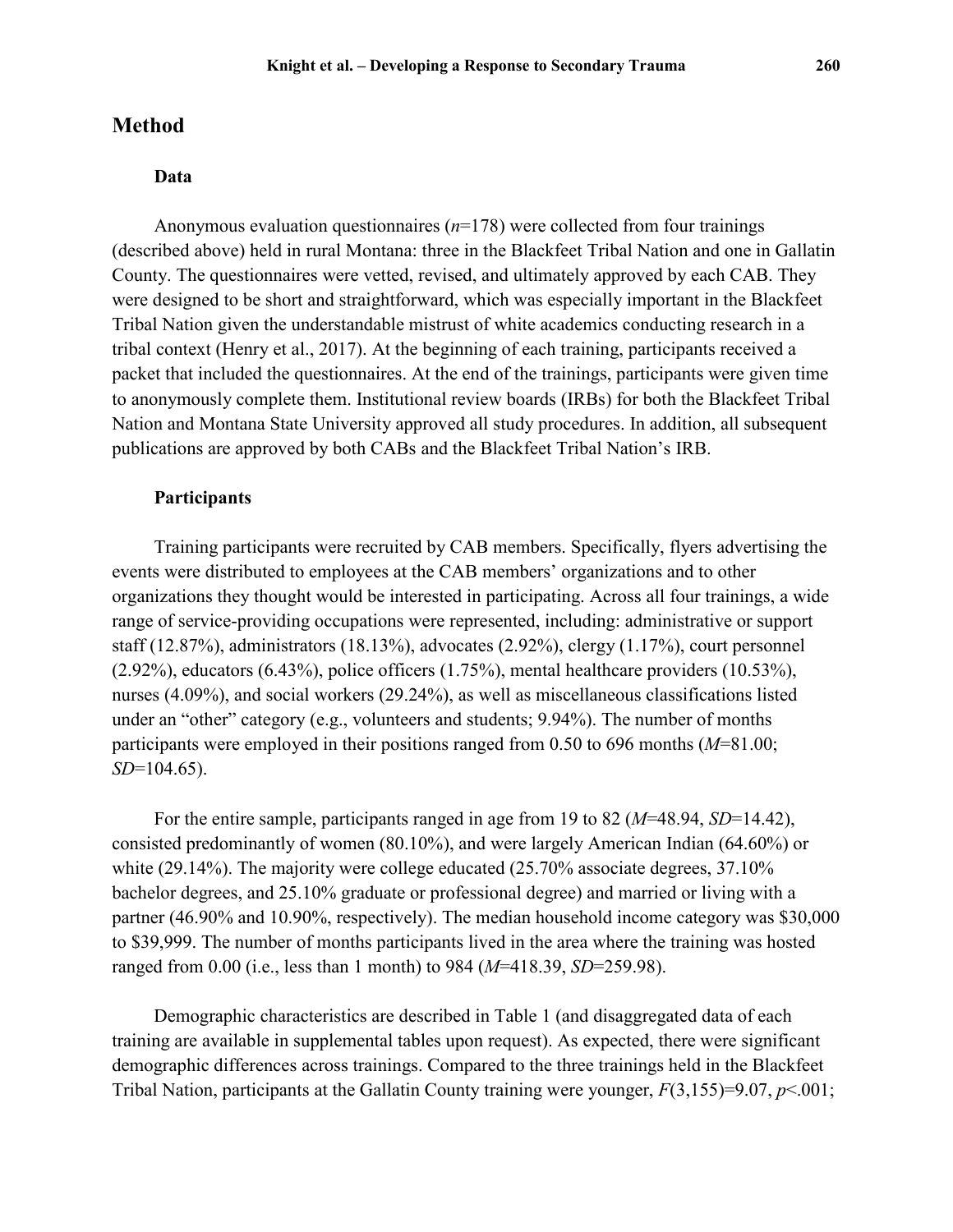almost entirely white,  $X^2(3)$ =99.64,  $p$ <.001; more likely to have a bachelor's degree or higher,  $X^2(3)=29.07, p<.001$ ; marginally more likely to be married,  $X^2(3)=7.50, p=.06$ ; in a higher household income category, *F*(3,154)=3.39, *p*=.02; and lived in their local communities for fewer months, *F*(3,149)=16.45, *p*<.001. Compared to the other three trainings, participants at the first Blackfeet Tribal Nation training held their positions longer, *F*(3,154)=3.39, *p*=.02. No differences across trainings were found for gender or marital status.

|                                           | N   | Range | Mean/% | <b>SD</b> | <b>Missing</b> |
|-------------------------------------------|-----|-------|--------|-----------|----------------|
| Age                                       | 159 | 19-82 | 48.94  | 14.42     | 19             |
| Gender/Sex                                | 171 |       |        |           | $\overline{7}$ |
| Women                                     |     |       | 80.10  |           |                |
| Men                                       |     |       | 19.30  |           |                |
| Other                                     |     |       | 0.60   |           |                |
| Race                                      | 175 |       |        |           | $\overline{3}$ |
| American Indian                           |     |       | 64.60  |           |                |
| Alaskan Native                            |     |       | 0.60   |           |                |
| Asian                                     |     |       | 0.60   |           |                |
| <b>Black or African American</b>          |     |       | 0.00   |           |                |
| Hispanic or Latino                        |     |       | 2.86   |           |                |
| Native Hawaiian or Other Pacific Islander |     |       | 0.00   |           |                |
| White                                     |     |       | 29.14  |           |                |
| Other Race                                |     |       | 0.60   |           |                |
| More Than One                             |     |       | 1.70   |           |                |
| <b>Education</b>                          | 175 |       |        |           | $\mathfrak{Z}$ |
| Did Not Complete High School              |     |       | 0.60   |           |                |
| High School or Equivalent                 |     |       | 2.90   |           |                |
| Some College or Post High School Training |     |       | 8.60   |           |                |
| Associate's or 2-Year Degree              |     |       | 25.70  |           |                |
| <b>Bachelor's Degree</b>                  |     |       | 37.10  |           |                |
| Graduate or Professional Degree           |     |       | 25.10  |           |                |
| <b>Marital Status</b>                     | 175 |       |        |           | $\overline{3}$ |
| Married                                   |     |       | 46.90  |           |                |
| Living with Partner                       |     |       | 10.90  |           |                |
| Divorced/Separated                        |     |       | 14.90  |           |                |
| Single                                    |     |       | 18.90  |           |                |
| Widowed                                   |     |       | 6.90   |           |                |
| Other                                     |     |       | 1.70   |           |                |

# **Table 1: Demographic characteristics of participants (n=178)**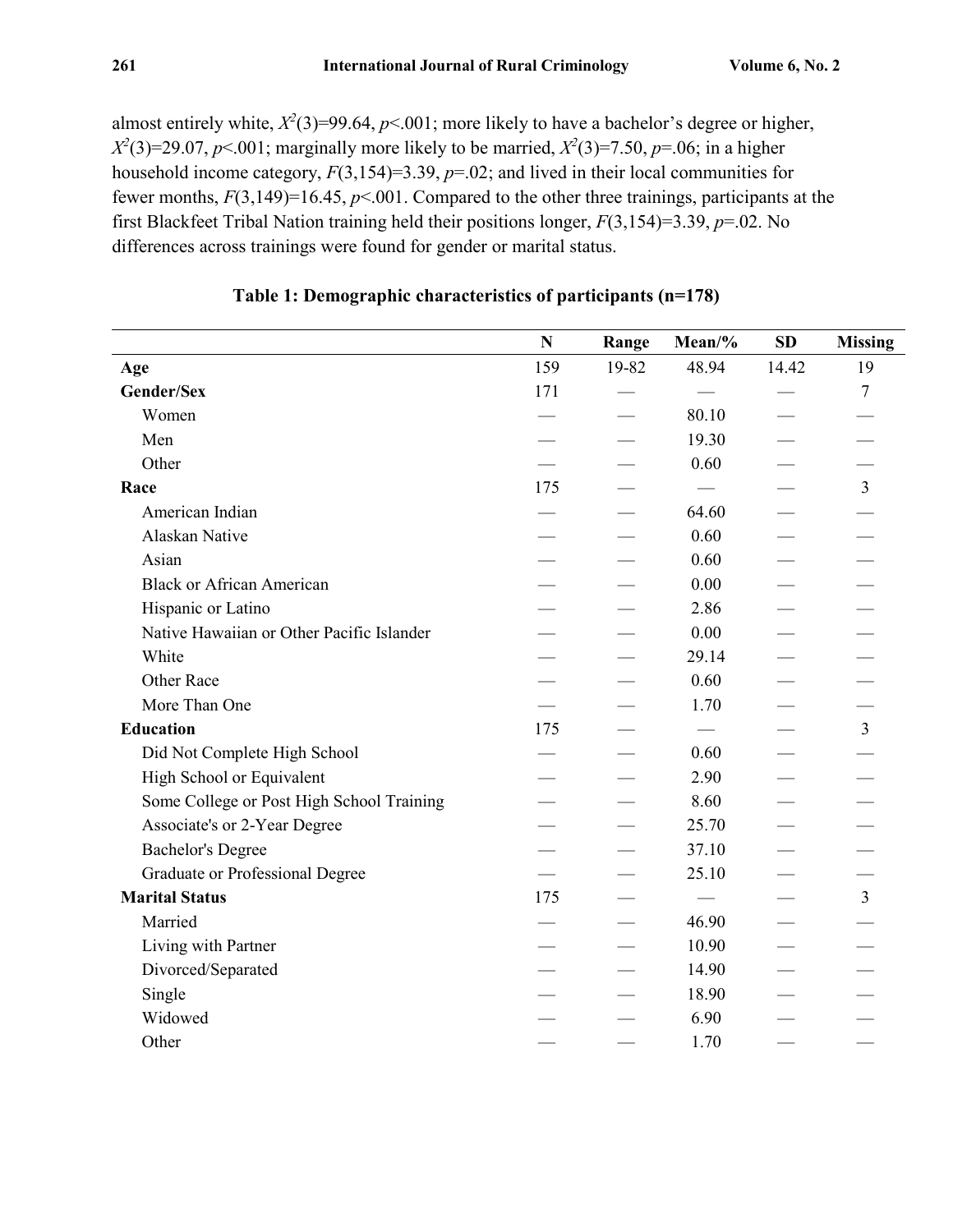| <b>Annual Household Income</b> | 167 |         |        |        | 11 |
|--------------------------------|-----|---------|--------|--------|----|
| <b>Under \$9,999</b>           |     |         | 4.80   |        |    |
| \$10,000 to \$19,999           |     |         | 4.20   |        |    |
| \$20,000 to \$29,999           |     |         | 10.80  |        |    |
| \$30,000 to \$39,999           |     |         | 19.80  |        |    |
| \$40,000 to \$49,999           |     |         | 16.20  |        |    |
| \$50,000 to \$59,999           |     |         | 7.80   |        |    |
| \$60,000 to \$69,999           |     |         | 6.60   |        |    |
| \$70,000 to \$79,999           |     |         | 4.80   |        |    |
| \$80,000 to \$89,999           |     |         | 6.00   |        |    |
| \$90,000 to \$99,999           |     |         | 6.00   |        |    |
| \$100,000 to \$109,999         |     |         | 4.20   |        |    |
| \$110,000 to \$119,999         |     |         | 2.40   |        |    |
| \$120,000 to \$129,999         |     |         | 1.80   |        |    |
| \$130,000 or more              |     |         | 4.80   |        |    |
| <b>Months in Position</b>      | 160 | .50-696 | 81.00  | 104.65 | 18 |
| <b>Months in Area</b>          | 154 | 0-984   | 418.39 | 259.98 | 24 |

# **Measures**

The evaluation questionnaire assessed the following topics: (1) implementation of the project; (2) evaluation of tools; (3) training outcomes; (4) open-ended comments; and (5) demographic questions.

#### **Implementation of the project**

The evaluation questionnaire assessed respondents' views of the project's implementation and its efficacy. It consisted of five questions, with each measured on a 5-point scale ranging from 1 ("Strongly Disagree") to 5 ("Strongly Agree"). The questions consisted of: "This retreat will make a difference", "The information presented at this retreat is [culturally] relevant to [the Blackfeet People/the community I work in]", "The toolkit is a practical way to respond to secondary trauma in this area", "The 'train-the-trainer' model is a sustainable response to secondary trauma in this area", and "MSU personnel and [the Blackfeet people/the local providers involved in hosting this project] worked well together". There was also an option of "Not Applicable" on each question for respondents who did not feel the question was relevant to them. Responses to these individual questions were analyzed, as was a measure of *overall* implementation success created by calculating the mean of these five questions ( $\alpha$ =.89).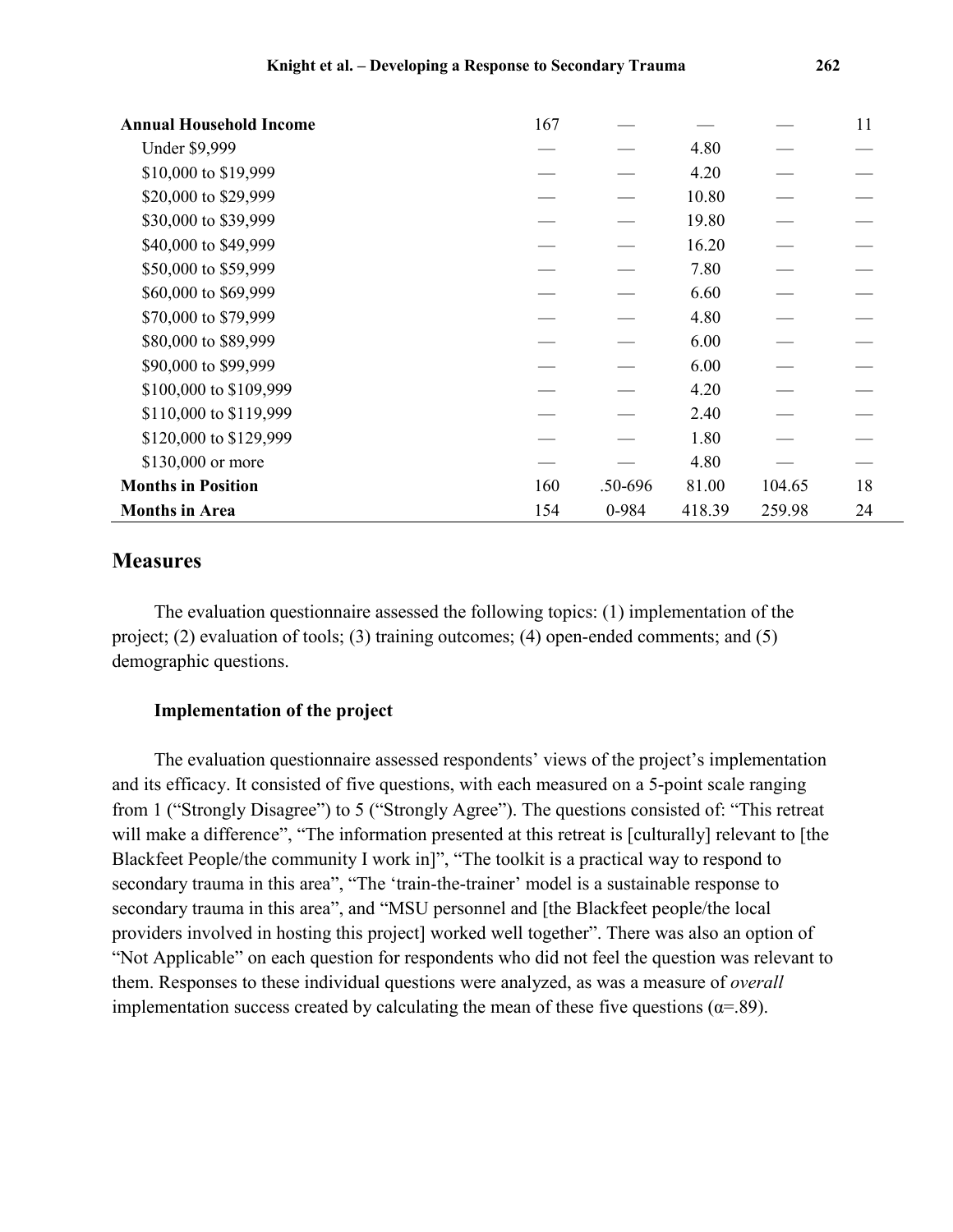## **Evaluation of tools**

Another section of the questionnaire assessed the tools covered in the training: "Understanding the Different Forms of Trauma", "Recognizing the Consequences of Secondary Trauma", "Weighing Risk Factors and Resiliency", "Remembering Traditional Self Care" (for the Blackfeet Tribal Nation only), "Assessing for Secondary Trauma", "Cultivating Mindfulness", "Retraining the Nervous System", "Running Better Meetings", "Implementing Low-Impact Debriefing", and "Connecting with Others". The respondents evaluated the tools based on a 3-point scale, including: 1 ("Not Useful"); 2 ("Useful"); and 3 ("Very Useful"). Respondents evaluated the usefulness of each tool for both themselves personally and their organizations more broadly. Responses to these individual questions were analyzed, as were measures of *overall* personal and organizational usefulness created by calculating the mean of these questions ( $\alpha$  =.91 and  $\alpha$ =.93, respectively).

## **Training outcomes**

A third section of the questionnaire examined outcomes of the training. This section contained six prompts, which included: "My awareness of secondary trauma", "My knowledge of the consequences of secondary trauma", "My understanding that secondary trauma is a normal response to working with traumatized people", "My coping strategies for secondary trauma", "Plans I have for myself to help reduce the impacts of secondary trauma", and "Plans I have for my organization to help reduce the impacts of secondary trauma". The questions were scored on a 5-point scale, including: 1 ("Poor"); 2 ("Below Average"); 3 ("Average"); 4 ("Above Average"); and 5 ("Excellent"). Respondents answered these questions in two different sections, one for *befor*e the training (retrospectively) and one for *after* the training. Before and after measures summarizing training outcomes were created by calculating the mean of these six questions ( $\alpha$ =.94 and  $\alpha$ =.91, respectively).

# **Open-ended comments**

The fourth section of the questionnaire asked three open-ended questions: "What aspects of the training retreat were most helpful and why?"; "What could have been done differently to create a better training retreat?"; and "Do you have any other comments or suggestions?".

## **Demographic questions**

The last section of the evaluation consisted of nine demographic questions, including: job title, length of time in position, length of time in area, age, gender/sex, education, race/ethnicity, marital status, and household income. Job titles were recoded into the 11 occupational categories discussed above. Prevalence variables (no=0 and yes=1) were created for bachelor's degree or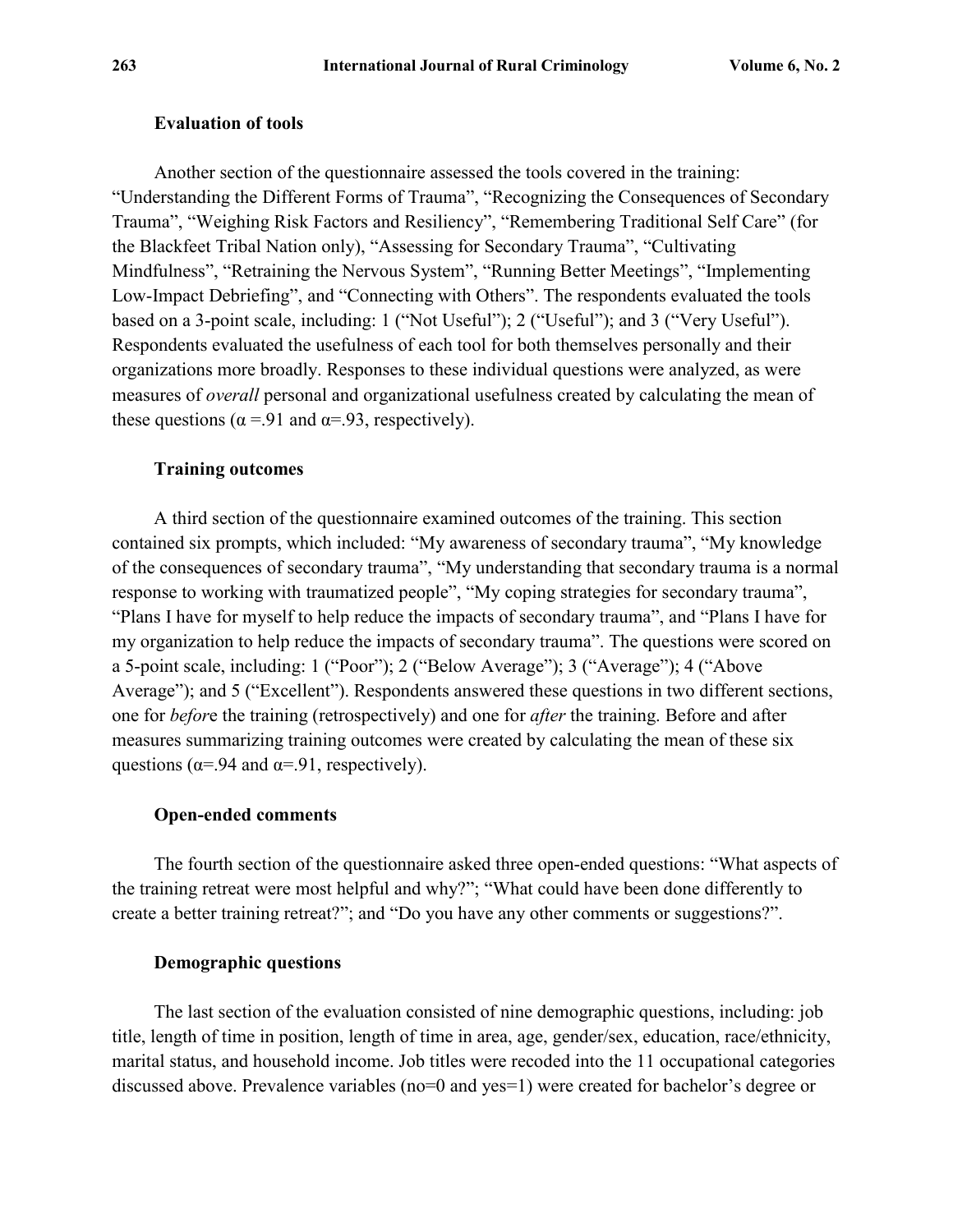higher, married or living together, and training attended. Lastly, a community context variable was created to compare the Gallatin County training to the three Blackfeet Tribal Nation trainings (Gallatin County training=0 and Blackfeet Tribal Nation trainings=1).

## **Analytic strategy**

Data were entered into and analyzed using SPSS, Version 25. Initial analysis explored demographic differences in trainings using descriptive statistics, chi-square tests, and one-way ANOVAs (reported above). To answer the first research question assessing implementation success and the second research question assessing usefulness of the tools, means and standard deviations were calculated and compared to the possible range of scores. In addition, multivariate OLS regression models tested whether demographic factors and specific trainings were associated with implementation success and usefulness of tools. For the third research question, descriptive statistics, paired t-tests, and multivariate OLS regression models controlling for baseline and demographic factors tested pre-post differences in training outcomes. For the fourth research question, bivariate and multivariate OLS regression models controlling for demographic factors (and baseline measures, as appropriate) tested whether there were differences in implementation, usefulness of tools, and training outcomes across community contexts (Gallatin County versus Blackfeet Tribal Nation trainings). Last, open-ended question or comments were organized into categories and frequencies were tallied. Missing data (reported in Table 1) were minimal (.03% on average); as such, casewise deletion was used as needed.

# **Results**

#### **Research Question 1: Was the implementation of the project successful?**

First, we assessed the extent to which the implementation of the project was perceived as successful by participants. Means and standard deviations were calculated for participants' responses to five questions related to implementation success. Participants agreed to strongly agreed that: (1) the training will make a difference (Possible Range=1-5; *M*=4.53, *SD*=.69); (2) the information was community/culturally relevant (*M*=4.41, *SD*=.82); (3) the toolkits were a practical way to respond to secondary trauma (*M*=4.42, *SD*=.72); (4) the train-the-trainer model was a sustainable response to secondary trauma (*M*=4.35, *SD*=.77); and (5) the research team and community worked well together (*M*=4.63, *SD*=.65). These scores suggest high implementation success. In a multivariate regression model, demographic factors and specific training attended were not significantly associated with overall implementation success.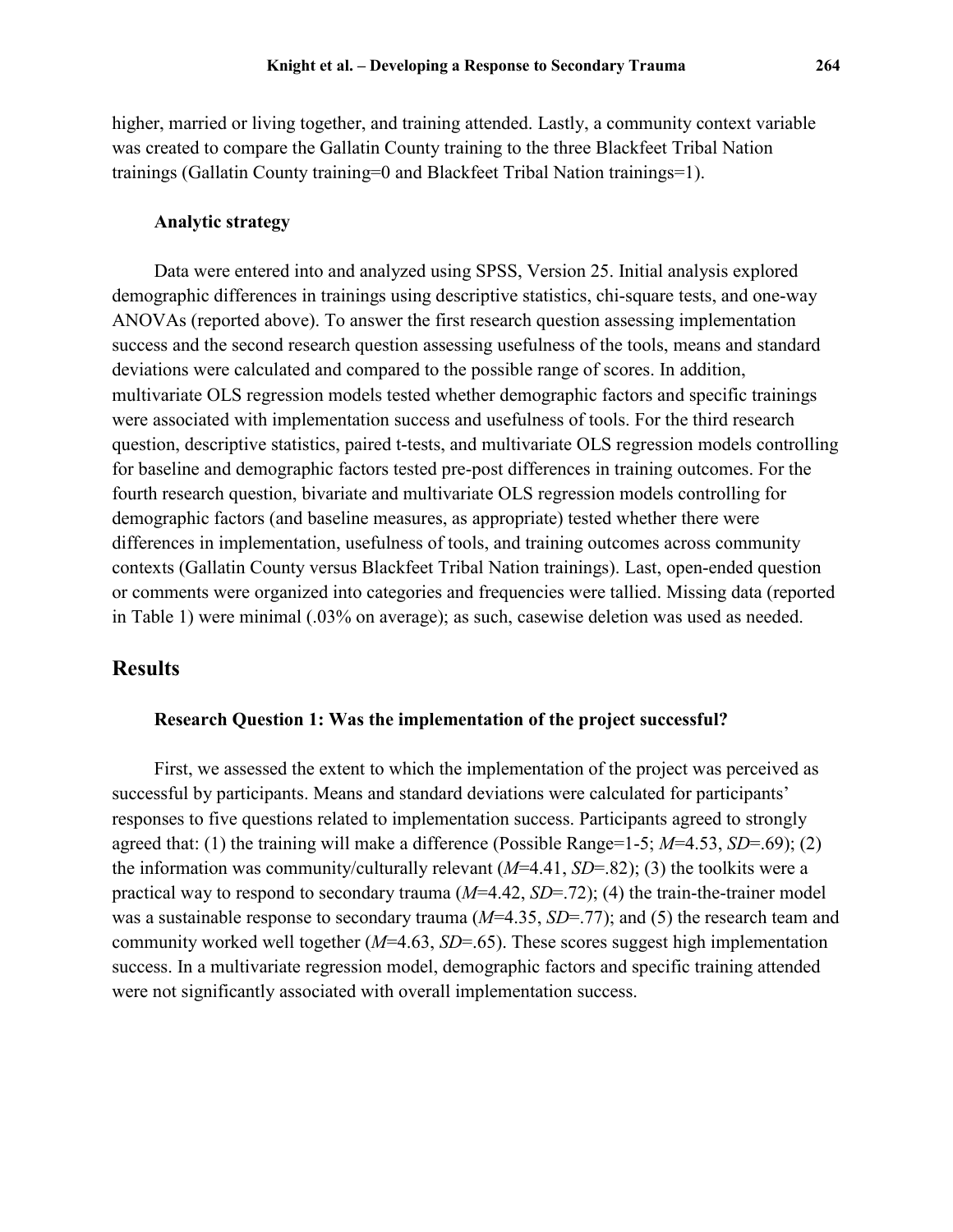# **Research Question 2: Were the tools in the toolkit useful to individuals and organizations?**

 Second, we considered the extent to which participants perceived the tools in the toolkit as both personally useful and useful for their organizations. For overall personal usefulness, the average score across tools was 2.72 (Possible Range=1-3; *SD*=.37). For overall organizational usefulness, the average score was 2.76 (*SD*=.40). Findings from a multivariate regression model testing personal usefulness of the tools suggest that, compared to participants in the Gallatin County training, participants from the first Blackfeet Tribal Nation training were more likely to score the tools, overall, as more personally useful (*b*=.28, *SE*=.13, *p*=.03), as did the participants with a bachelor's degree or higher ( $b=1.64$ , *SE*=.08,  $p=.04$ ). Likewise, in a second model testing organizational usefulness of the tools, participants with a higher income category were more likely to score the tools, overall, as more organizationally useful (*b*=.03, *SE*=.01, *p*=.03). No other variables were significant in these two models. Altogether, findings suggest that participants found the toolkit overwhelmingly valuable, with few demographic differences.

#### **Research Question 3: Did outcomes change as a result of participating in the training?**

Third, we looked at the degree to which the training changed participants' awareness, knowledge, and understanding of secondary trauma, as well as their coping strategies and plans to reduce its impact (for themselves and for their organizations). When asked to appraise their views before the training, retrospectively, participants rated themselves just below average on these outcomes (Range=1-5, *M*=2.90, *SD*=.92). When asked about their views after training, participants rated themselves as above average to excellent (*M*=4.10, *SD*=.59). The overall prepost difference was statistically significant in a paired t-test (*t*=-1.20, *p*<.001). In a multivariate regression model exploring this relationship while controlling for demographic factors and the different training sessions, results also showed that scores on outcomes were significantly higher after the training (*b*=.37, *SE*=.05, *p*<.001). No other significant associations were found. In sum, these results document that, regardless of demographic and training session differences, the trainings were perceived as effective.

## **Research Question 4: Were there differences across community-level contexts?**

Last, we considered differences in implementation, usefulness of tools, and training outcomes across community context (Gallatin County versus Blackfeet Tribal Nation). At the bivariate level, findings from only two regression models suggested differences. Specifically, compared to participants from the Gallatin County training, participants from the three Blackfeet Tribal Nation trainings: (1) scored lower the project's implementation success (*b*=-.27, *SE*=.12, *p*=.01) and (2) scored lower their own baseline measures of training outcomes (*b*=-.37, *SE*=.16, *p*=.03). Statistical differences, however, were not retained in multivariate models controlling for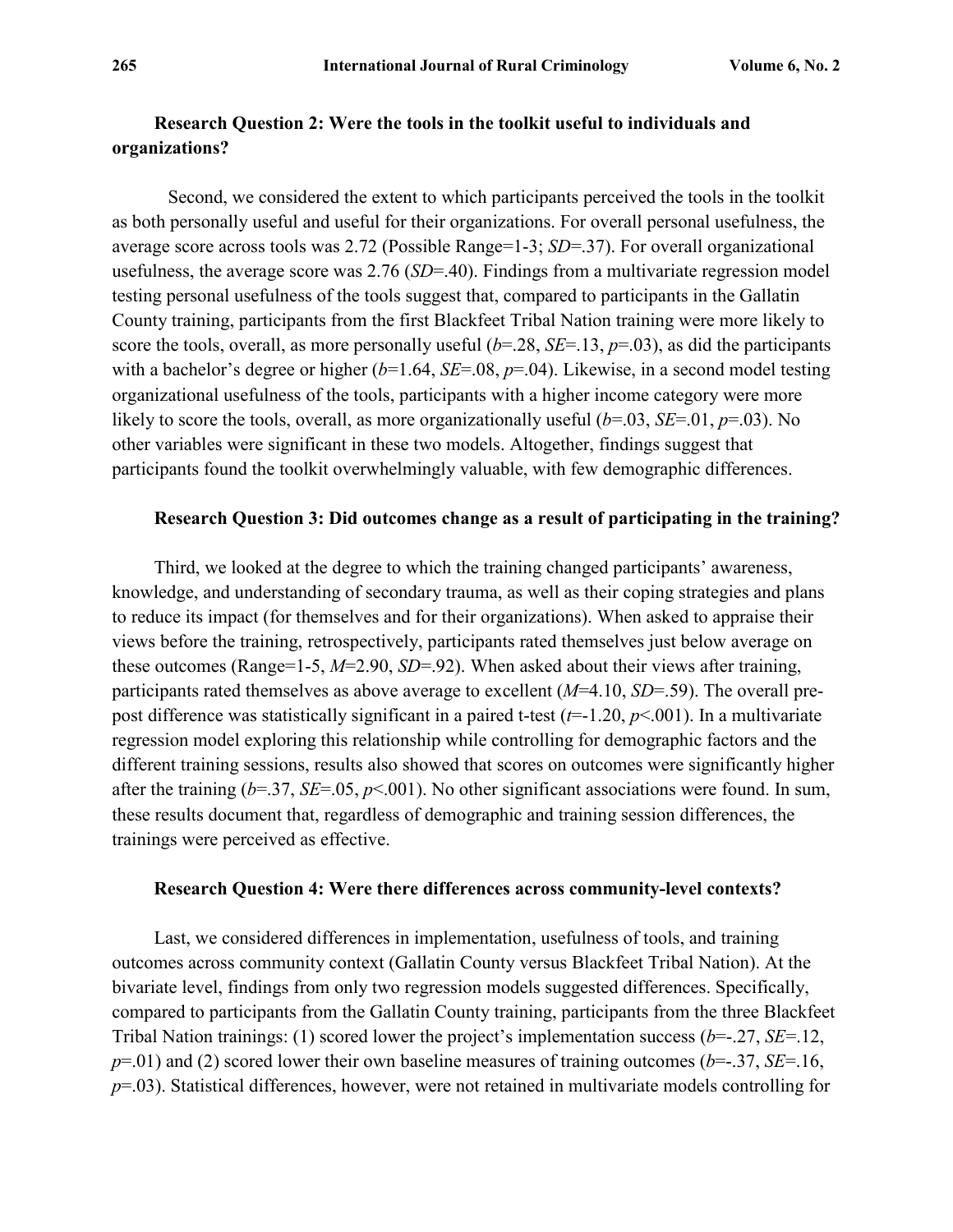demographic factors. In these models, only three significant and positive associations were found: (1) household income and organizational usefulness of tools (*b*=.03, *SE*=.01, *p*=.02); (2) before and after measures of training outcomes (*b*=.37, *SE*=.05, *p*<.001); and (3) being married and training outcomes post training  $(b=21, SE=.10, p=.03)$ . Overall, these findings suggest that, regardless of community context, participants evaluated the implementation of the project as successful, found the tools useful, and perceived positive changes in outcomes.

#### **Open-ended comments**

The above findings are corroborated in the analysis of the open-ended comments. In response to the first question "What aspects of the training retreat were most helpful and why?", the most common response category was related to having the tools or toolkit available for later use (n=41). The next most common response categories were learning about primary or secondary trauma ( $n=24$ ), presenters ( $n=18$ ), mindfulness ( $n=13$ ), all or everything about the training (n=12), nervous system regulation or resourcing (n=11), and cultural relevance (n=10). Only n=20 participants did not provide a comment. When answering the second question "What could have been done differently to create a better training retreat?", the most common response category was related to the time length of the training (e.g., wanting it to be longer; n=20). The next most common response categories were related to space (e.g., how the tables were arranged,  $n=11$ ); training after lunch needed better pacing ( $n=5$ ); the room was too hot ( $n=5$ ); and requests for more practical application  $(n=5)$ . Altogether,  $n=68$  participants wrote that nothing could have been different to create a better retreat. Also, n=29 participants did not provide a comment. In response to the last question "Do you have any other comments or suggestions?", most participants left this blank (n=53) but several wrote "none" or similar (n=40), indicated "good job" or "well done"  $(n=38)$ , or offered gratitude (e.g., "thank you";  $n=13$ ). Altogether, these findings suggest that the quantitative and qualitative findings are aligned.

## **Discussion**

This study offers a viable response to the issue of occupation-based secondary trauma, which has been largely ignored and is far too common (Hensel, Ruiz, Finney, & Dewa, 2015). Accordingly, recent attention has been paid to advance science and practice (Molnar et al., 2017). Building on this work, we describe and evaluate a successful CBPR project designed to be adapted and replicated in other communities. In doing so, we move forward our understanding of interventions for occupation-based secondary trauma on several fronts. First, using a CBPR framework to guide the project, we conducted a needs assessment, organized CABs, developed a toolkit, and hosted trainings to reduce the negative consequences of occupation-based secondary trauma in two distinct communities. Second, we evaluated the project by assessing its implementation, the usefulness of the toolkits, and training outcomes. Together, these strategies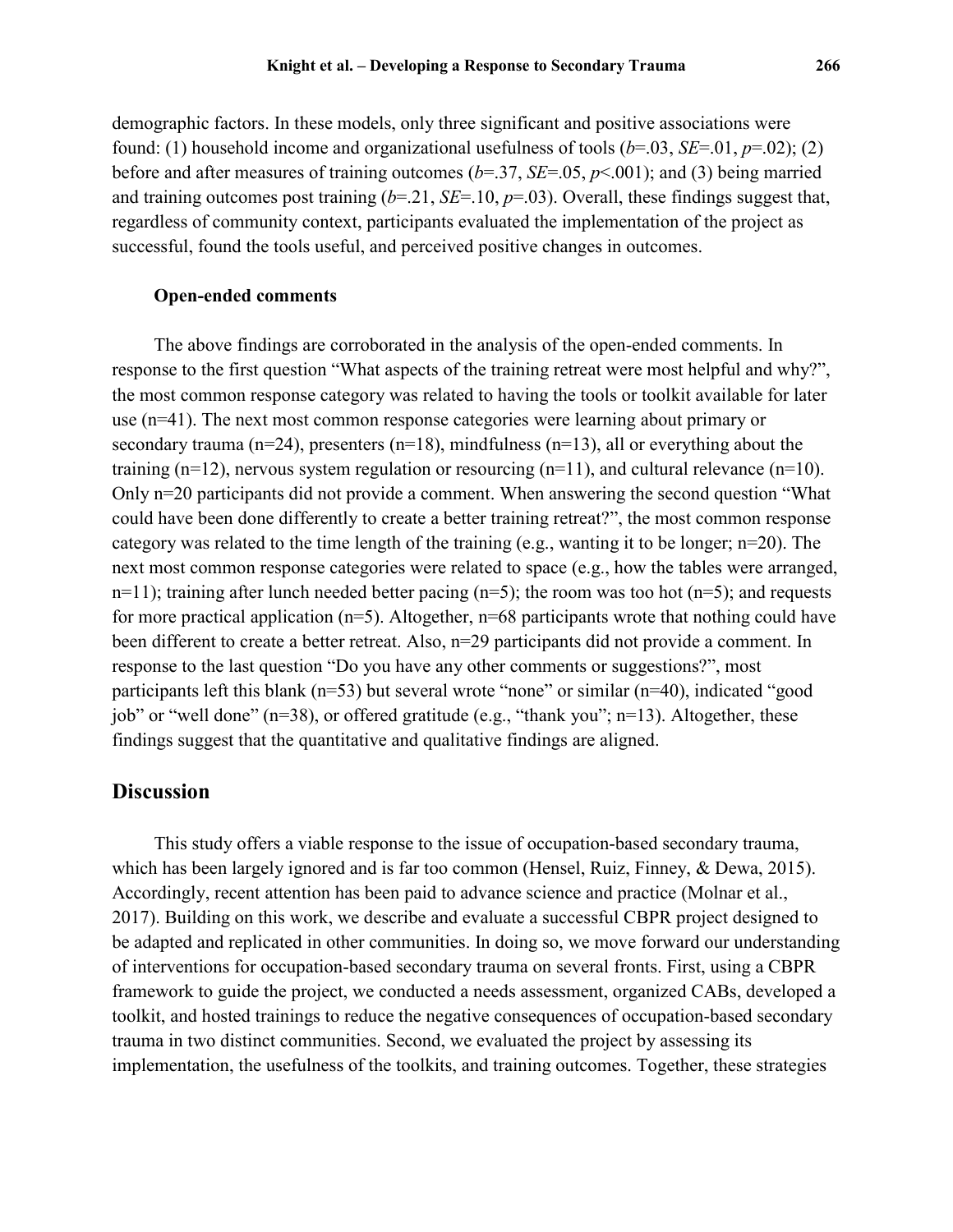continue to improve our knowledge of how providers, the organizations they work for, and the communities they serve can attend to the toll of victim service provision.

Three core findings emerged from the analysis. First, in terms of implementation, participants felt that the training will make a difference, the information was community or culturally relevant, toolkits were a practical way to respond, a train-the-trainer model was a sustainable response, and the research team and communities worked well together. Importantly, these findings, overall, hold after adjusting for important demographic factors and the different trainings.

Second, the toolkits created for the project were perceived as overwhelmingly useful. This is compelling given that the pocket-sized toolkits were designed to be succinct. Other important books are available, but we suspect reading dense and difficult material on secondary trauma is unlikely given the heavy workloads and symptoms of burnout that many providers experience (Maslach et al., 2001; Adams et al., 2017). Instead, the toolkit presented only the most relevant research and strategies.

Third, we were able to show significant improvements in participants' awareness, knowledge, and understanding of secondary trauma, as well as their coping strategies and plans to reduce its impact (for themselves and for their organization). This was true regardless of community context. Taken together, these core findings add to the literature on interventions for occupation-based secondary trauma.

Before considering the implications of these findings, it is important to recognize the study's limitations. To begin, a convenience sample was used. No employees were required to participate, and it is possible that the data do not represent providers at the tail ends of the spectrum (i.e., those suffering the least and most from the symptoms of secondary trauma). Strategically, the trainings were offered at no cost, provided incentives for participation (e.g., meals and door prizes), and, despite the small population size of the two communities studied, included a wide range of occupations. In addition, the data are cross-sectional. Longitudinal data collection could better test the stability of the findings over time. Moreover, measures assessing the prevalence of occupation-based secondary trauma and its correlates were not collected. As a CBPR project, engendering a trusting and equitable relationship with our community partners was paramount (Wallerstein & Duran, 2006). To be as unobtrusive as possible, a simple crosssectional research design and a short evaluation questionnaire that included only the most essential measures were created. Despite these limitations, we believe that the study will make a substantial contribution to the existing literature.

The results have important implications for research and practice. The findings signal that more rigorous research designs, like randomized controlled trials, are warranted. We also learned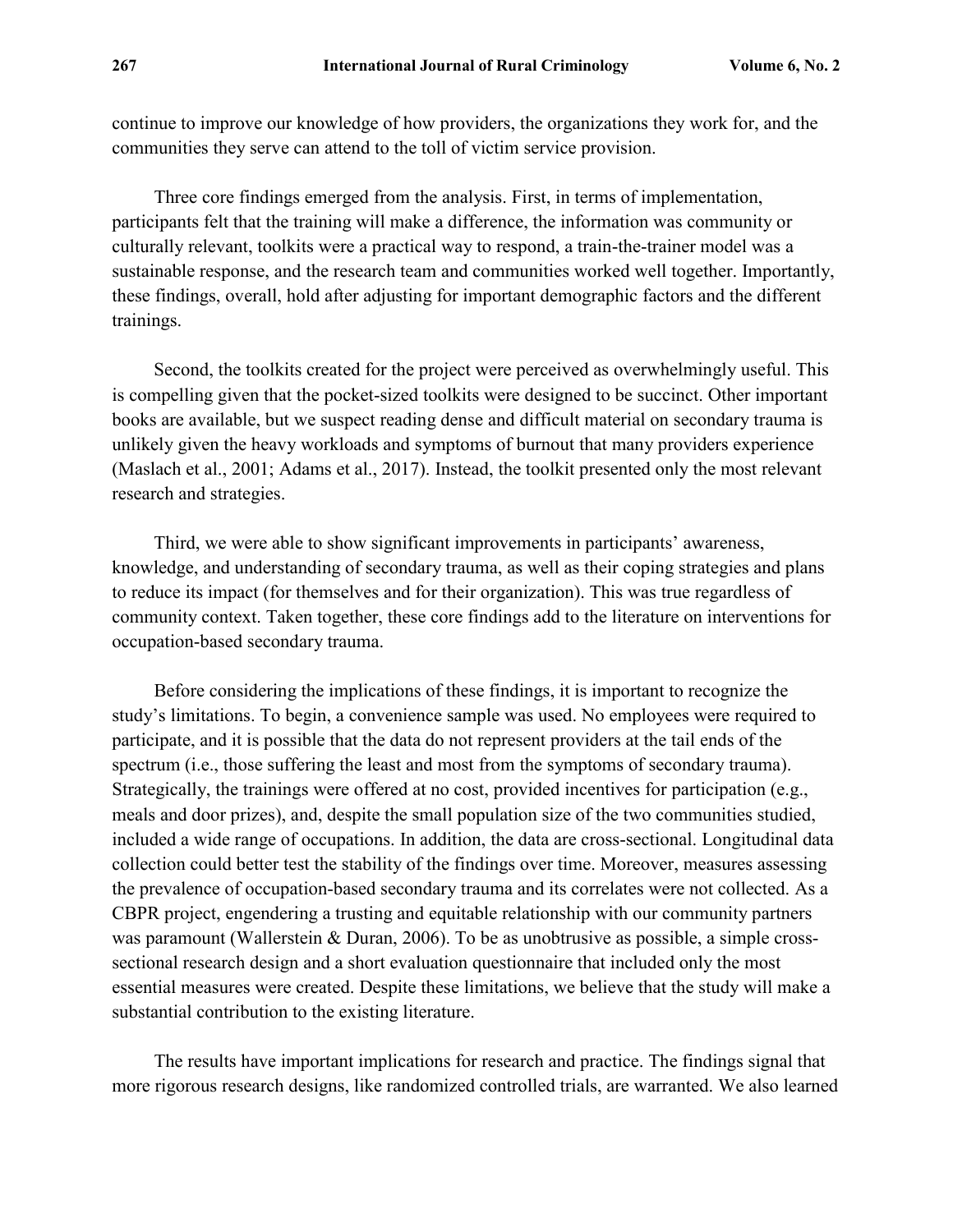important lessons that need to be considered if such future research is going to be successful (Henry et al., 2017). For example, using a CBPR design took longer and required more people than typically needed for mainstream research, yet it yielded a solid community-research partnership that insured successful implementation of the project. Conducting a needs assessment required massive travel, but interviewing providers across the state helped to identify occupation-based secondary trauma as a predominant issue, especially in a rural and tribal context. Organizing and attending monthly CAB meetings with victim service leaders in two disparate locations was logistically complex and also entirely necessary because the extensive discussion and brainstorming at these meetings imbued the toolkits with a real-world applicability supported by our findings. Likewise, creating culturally and community-relevant toolkits and training materials was laborious, but we continue to get requests for both.

Recommendations for future research on secondary trauma include (1) increasing the use of CBPR-informed longitudinal and clinical trial designs, (2) incorporating measures of related adverse mental and physical health and substance use outcomes, and (3) testing the impacts of other types of traumatic exposures such as adverse childhood experiences. These recommendations are important because symptoms of secondary trauma are likely to stem from a complex mix of different types of exposure (e.g., childhood and workplace), ongoing adversity (e.g., racism, sexism, and economic disadvantage), and retraumatization that impacts health and work. Taken together, these lessons and recommendations will help the development of a greatly needed and rigorously tested intervention for reducing occupation-based secondary trauma—one that is informed by robust research, measures long-term health and occupational impacts, and is adaptable and replicable in other communities.

# **Notes**

<sup>1</sup> Rather than remain anonymous, the Blackfeet co-authors prefer to name the tribe specifically as the Blackfeet Tribal Nation. In turn, we also identified our other community partner, as Gallatin County.

# **References**

- Adams, C.J., Hough, H., Proeschold-Bell, R.J., Yao, J., & Kolkin, M. (2017). Clergy burnout: A comparison study with other helping professions. *Pastoral Psychology*, *66*(2), 147-175. <https://doi.org/10.1007/s11089-016-0722-4>
- Baum, N. (2016). Secondary traumatization in mental health professionals: A systematic review of gender findings. *Trauma, Violence, & Abuse*, *17*(2), 221-235. <https://doi.org/10.1177/1524838015584357>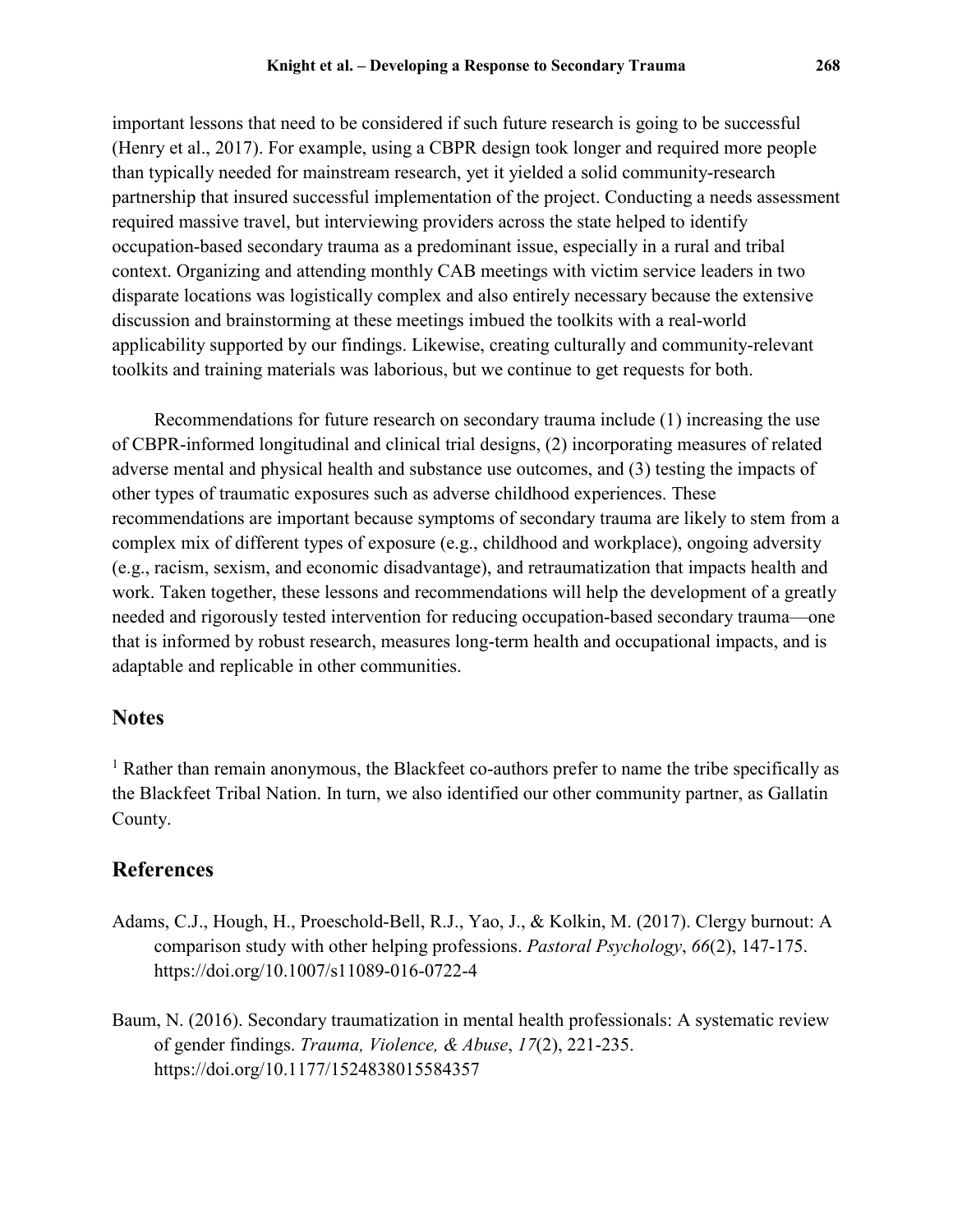- Bear Chief, C., Ellis, C., Knight, K. E., LaFromboise, M. A., Running Rabbit Malatare, M., Littleman Pepion, C., Potts, R. C., Heavy Runner, L., Salois, E. M., Wolf Tail, C. K., & Talcott, A. K. (2018). *Niitahkspoommohspiinaan, niitahkspoommohstsiyo'p (we are going to help ourselves, we are going to help one another): Tools for recognizing and addressing secondary trauma.* Bozeman, MT: Center for American Indian and Rural Health Equity.
- Bercier, M.L. & Maynard, B.R. (2015). Interventions for secondary traumatic stress with mental health workers: A systematic review. *Research on Social Work Practice*, *25*(1), 81-89. <https://doi.org/10.1177/1049731513517142>
- Bober, T. & Regehr, C. (2006). Strategies for reducing secondary or vicarious trauma: Do they work? *Brief Treatment and Crisis Intervention*, *6*(1), 1-9. [https://doi.org/10.1093/brief](https://doi.org/10.1093/brief-treatment/mhj001)[treatment/mhj001](https://doi.org/10.1093/brief-treatment/mhj001)
- Boyd, J.E., Lanius, R.A., & McKinnon, M.C. (2018). Mindfulness-based treatments for posttraumatic stress disorder: A review of the treatment literature and neurobiological evidence. *Journal of Psychiatry & Neuroscience*, *43*(1), 7–25. <https://doi.org/10.1503/jpn.170021>
- Brave Heart, M.Y.H., Chase, J., Elkins, J., & Altschul, D.B. (2011). Historical trauma among indigenous peoples of the Americas: Concepts, research, and clinical considerations. *Journal of Psychoactive Drugs*, 43(4), 282-290. <https://doi.org/10.1080/02791072.2011.628913>
- Bride, B.E. (2007). Prevalence of secondary traumatic stress among social workers. *Social Work*, *52*(1), 63-70. <https://doi.org/10.1093/sw/52.1.63>
- Brokenleg, M. (2012). Transforming cultural trauma into resilience. *Reclaiming Children and Youth*, 21(3), 9-13.
- Clements, E., Ellis, C., Knight, K.E., McLane, R., Osterloth, K., Powell, C., Saverud, A., Sherstad, A., Talcott, A. K. and Young, K. (2018). *Addressing secondary trauma: Tools for awareness, self-care, and organizational response in Montana*. Bozeman, MT: Center for American Indian and Rural Health Equity.
- DeKeseredy, W. & Schwartz, M. (2009). *Dangerous exits: Escaping abusive relationships in rural America*. New Brunswick, NJ: Rutgers University Press.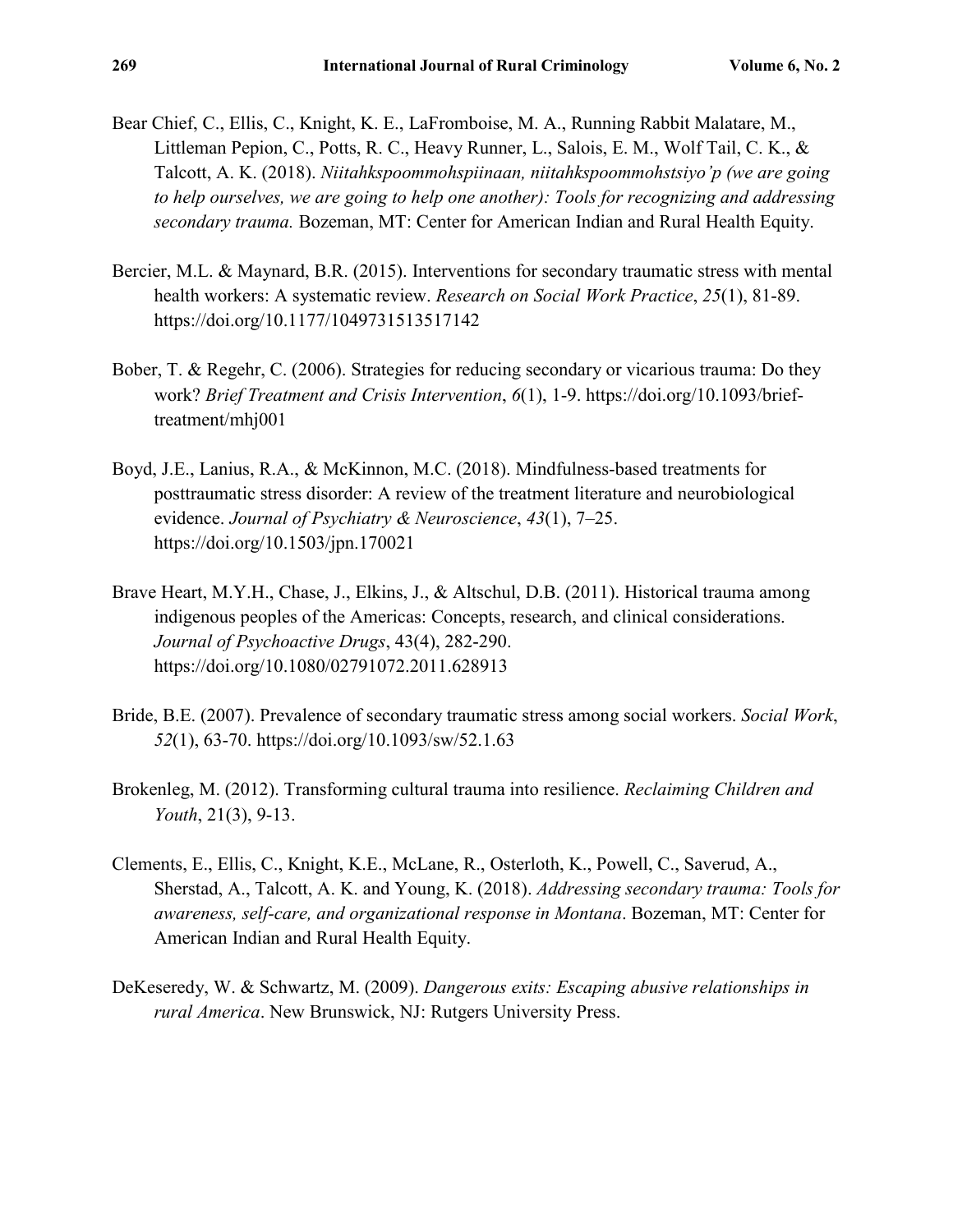- Ellis, C. & Knight, K.E. (2021). Advancing a model of secondary trauma: Consequences for victim service providers. Journal of Interpersonal Violence, 36(7-8), 3557-3583. <https://doi.org/10.1177/0886260518775161>
- Elwood, L.S., Mott, J., Lohr, J.M., & Galovski, T.E. (2011). Secondary trauma symptoms in clinicians: A critical review of the construct, specificity, and implications for traumafocused treatment. *Clinical Psychology Review*, *31*(1), 25-36. <https://doi.org/10.1016/j.cpr.2010.09.004>
- Faller, K.C., Grabarek, M., & Ortega, R.M. (2010). Commitment to child welfare work: What predicts leaving and staying? *Children & Youth Services Review*, *32*(6), 840-846. <https://doi.org/10.1016/j.childyouth.2010.02.003>
- Henry, D., Tolan, P., Gorman-Smith, D., & Schoeny, M. (2017). Alternatives to randomized control trial designs for community-based prevention evaluation. *Prevention Science*, *18*(6), 671-680. <https://doi.org/10.1007/s11121-016-0706-8>
- Hensel, J. M., Ruiz, C., Finney, C., & Dewa, C.S. (2015). Meta-analysis of risk factors for secondary traumatic stress in therapeutic work with trauma victims. *Journal of Traumatic Stress*, *28*(2), 83-91. <https://doi.org/10.1002/jts.21998>
- Holkup, P.A., Tripp-Reimer, T., Salois, E.M., & Weinert, C. (2004). Community-based participatory research: An approach to intervention research with a Native American community. *Advances in Nursing Science*, *27*(3), 162-175. <https://doi.org/10.1097/00012272-200407000-00002>
- Knight, K.E., Ellis, C., Murphy, S.T., Olson, H., Wagner, G., Dion, T., Gemar, R. (2018). Vicarious victimization and related forms of secondary traumatization. In *Oxford Bibliographies Online: Criminology.* New York: Oxford University Press. <https://doi.org/10.1093/obo/9780195396607-0242>
- Langton, L., Berzofsky, M., Krebs, C. P., & Smiley-McDonald, H. (2012). *Victimizations not reported to the police, 2006-2010*. Washington, DC: US Department of Justice, Office of Justice Programs, Bureau of Justice Statistics.
- Levine, P.A. (2010). *In an unspoken voice: How the body releases trauma and restores goodness*. Berkeley, CA: North Atlantic Books.
- Maslach, C., Schaufeli, W.B., & Leiter, M.P. (2001). Job burnout. *Annual Review of Psychology*, *52*(1), 397-422. <https://doi.org/10.1146/annurev.psych.52.1.397>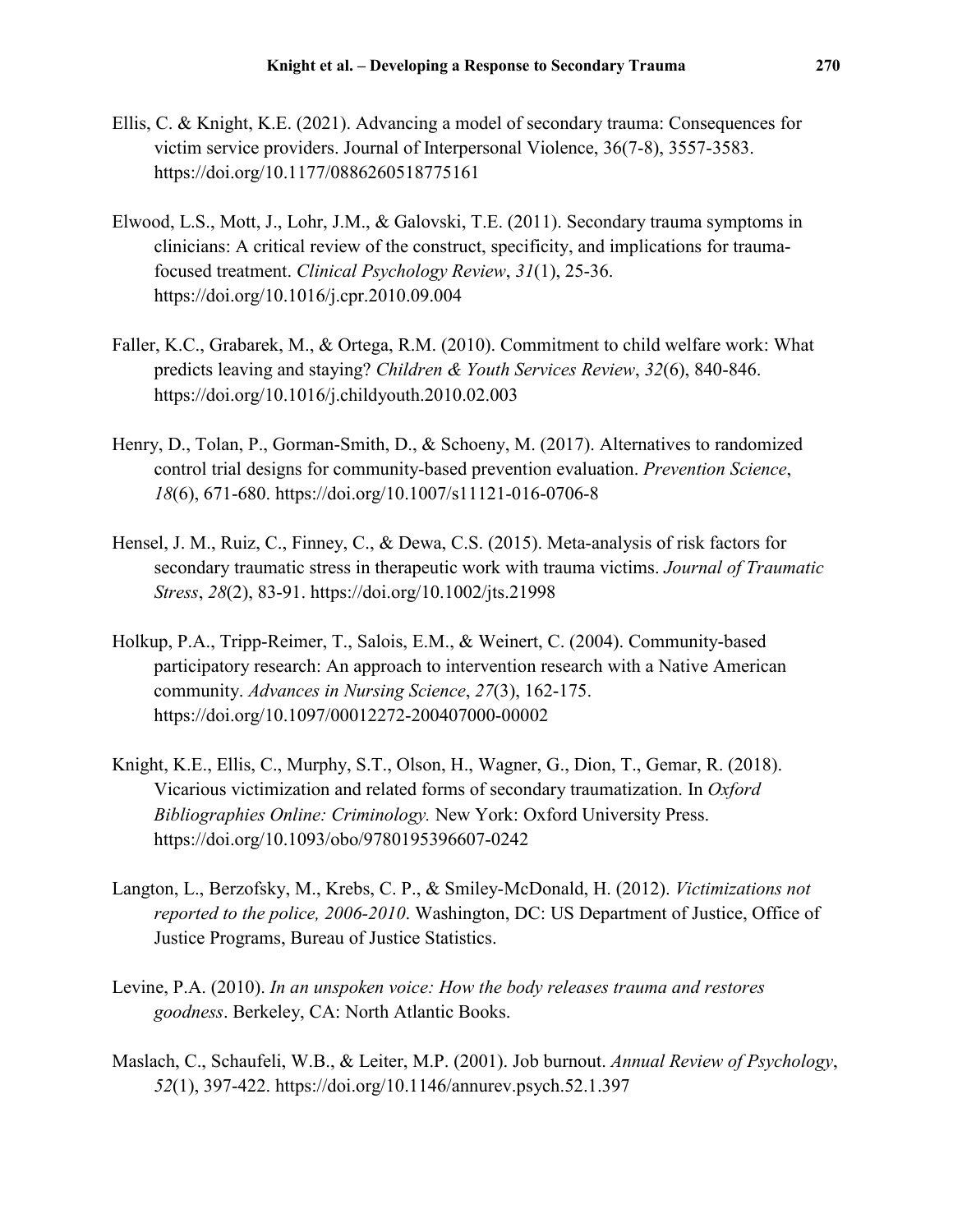- Mathieu, F. (2012). *The compassion fatigue workbook: Creative tools for transforming compassion fatigue and vicarious traumatization*. New York: Routledge. <https://doi.org/10.4324/9780203803349>
- Merchant, L.V., & Whiting, J.B. (2015). Challenges and retention of domestic violence shelter advocates: A grounded theory. *Journal of Family Violence*, *30*(4), 467-478. <https://doi.org/10.1007/s10896-015-9685-y>
- Molnar, B.E., Sprang, G., Killian, K.D., Gottfried, R., Emery, V., & Bride, B.E. (2017). Advancing science and practice for vicarious traumatization/secondary traumatic stress: A research agenda. *Traumatology*, *23*(2), 129-142. <https://doi.org/10.1037/trm0000122>
- Mor Barak, M.E., Nissly, J.A., & Levin, A. (2001). Antecedents to retention and turnover among child welfare, social work, and other human service employees: What can we learn from past research? A review and metanalysis. *Social Service Review*, *75*(4), 625-661. <https://doi.org/10.1086/323166>
- National Institutes of Health. (2019). Emotional well-being: High-priority research networks (U24, Clinical Trail Optional). Retrieved from [https://grants.nih.gov/grants/guide/rfa](https://grants.nih.gov/grants/guide/rfa-files/RFA-AT-20-003.html)[files/RFA-AT-20-003.html](https://grants.nih.gov/grants/guide/rfa-files/RFA-AT-20-003.html)
- Newell, J.M., Nelson-Gardell, D., & MacNeil, G. (2016). Clinician responses to client traumas: A chronological review of constructs and terminology. *Trauma, Violence, & Abuse*, *17*(3), 306-313. <https://doi.org/10.1177/1524838015584365>
- Office for Victims of Crime. (2019). Vicarious trauma response initiative: National scope training and technical assistance. Retrieved from [https://www.ovc.gov/grants/pdftxt/FY19-](https://www.ovc.gov/grants/pdftxt/FY19-Vicarious-Trauma-TTA-Solicitation-508.pdf) [Vicarious-Trauma-TTA-Solicitation-508.pdf](https://www.ovc.gov/grants/pdftxt/FY19-Vicarious-Trauma-TTA-Solicitation-508.pdf)
- Payne, P., Levine, P.A., & Crane-Godreau, M.A. (2015). Somatic experiencing: Using interoception and proprioception as core elements of trauma therapy. *Frontiers in Psychology*, *6*(93), 1-18.<https://doi.org/10.3389/fpsyg.2015.00093>
- Powell, M.J., & York, R.O. (1992). Turnover in county public welfare agencies. *Journal of Applied Social Sciences*, *16*(2), 111-127.
- Sabin-Farrell, R., & Turpin, G. (2003). Vicarious traumatization: Implications for the mental health of health workers? *Clinical Psychology Review*, *23*(3), 449-480. [https://doi.org/10.1016/S0272-7358\(03\)00030-8](https://doi.org/10.1016/S0272-7358(03)00030-8)